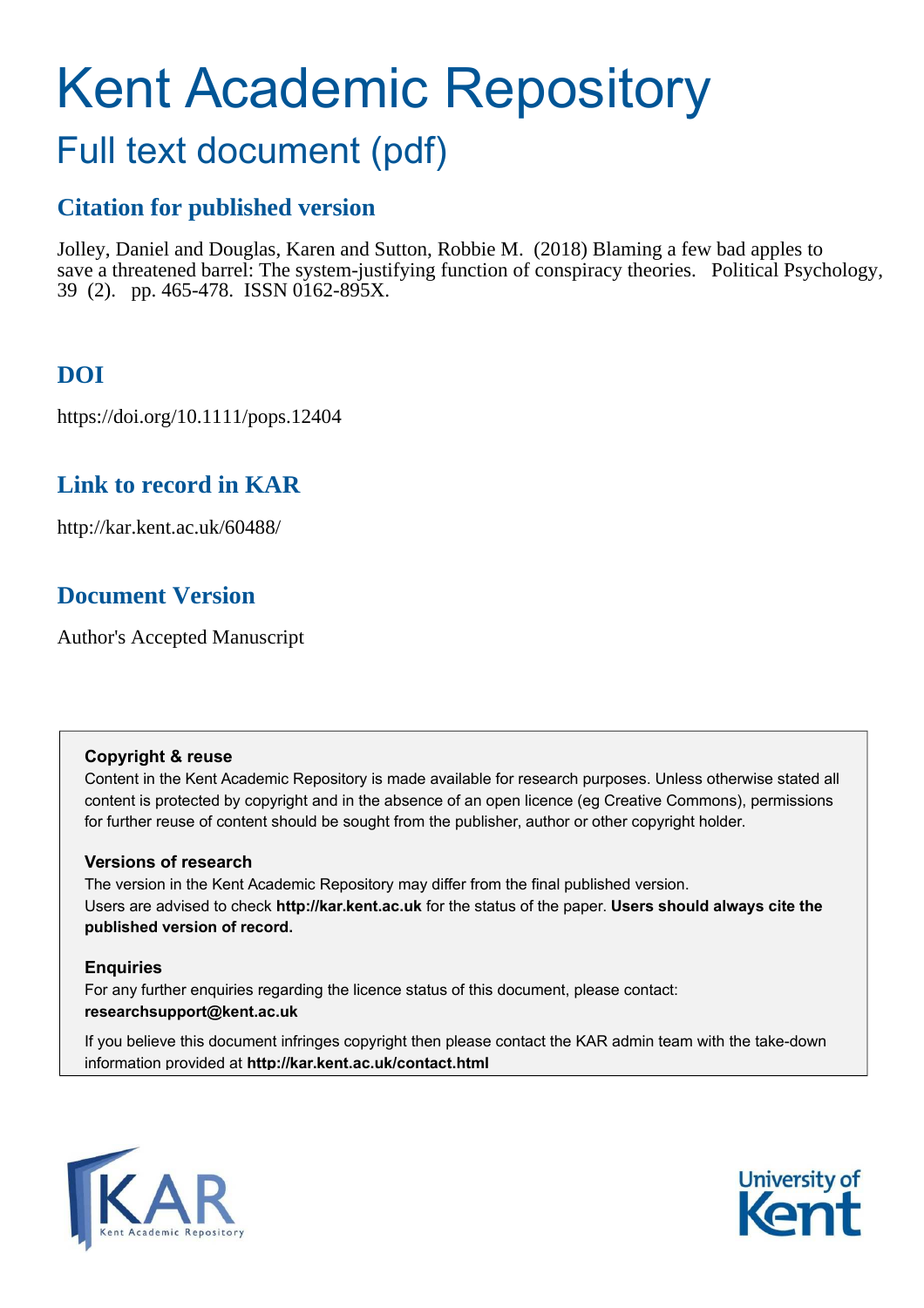Author accepted manuscript

In press - *Political Psychology*

## **Blaming a few bad apples to save a threatened barrel: The system-justifying function of conspiracy theories**

Daniel Jolley<sup>1</sup>, Karen M. Douglas<sup>2</sup> and Robbie M. Sutton<sup>2</sup>

<sup>1</sup> Staffordshire University, United Kingdom

<sup>2</sup> University of Kent, United Kingdom

#### **Correspondence**:

Daniel Jolley

School of Psychology, Sport and Exercise,

Staffordshire University

Stoke-on-Trent, ST4 2DF, United Kingdom

Ph: +44 1782 294896

E-mail: daniel.jolley@staffs.ac.uk, k.douglas@kent.ac.uk , r.sutton@kent.ac.uk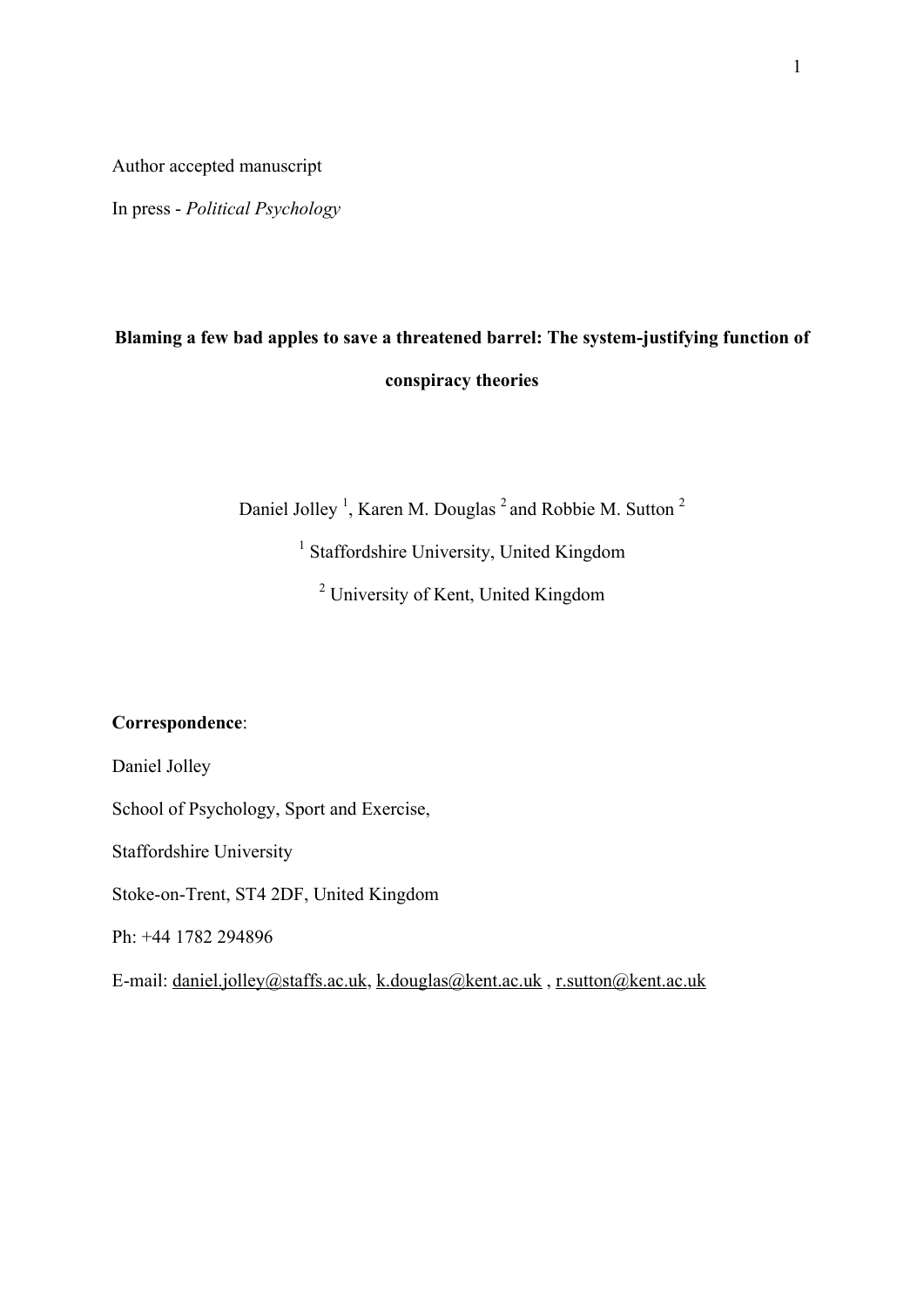#### **Abstract:**

This research demonstrates that conspiracy theories – often represented as subversive alternatives to establishment narratives – may bolster, rather than undermine, support for the social status quo when its legitimacy is under threat. A pilot study  $(N = 98)$  found a positive relationship between conspiracy belief and satisfaction with the status quo. In Study 1 ( $N =$ 120), threatening (vs. affirming) the status quo in British society caused participants to endorse conspiracy theories. In Study 2 ( $N = 159$ ), exposure to conspiracy theories increased satisfaction with the British social system after this had been experimentally threatened. In Study 3 ( $N = 109$ ), this effect was mediated by the tendency for participants exposed (vs. not exposed) to conspiracy theories to attribute societal problems relatively more strongly to small groups of people rather than systemic causes. By blaming tragedies, disasters and social problems on the actions of a malign few, conspiracy theories can divert attention from the inherent limitations of social systems.

#### **Keywords**:

Conspiracy theories; system justification; system threat; beliefs

#### **Author notes:**

We would like to thank members of the Political Psychology Lab at the University of Kent for their helpful comments on a draft of this paper. We also note that Daniel Jolley and Karen Douglas contributed equally to this work.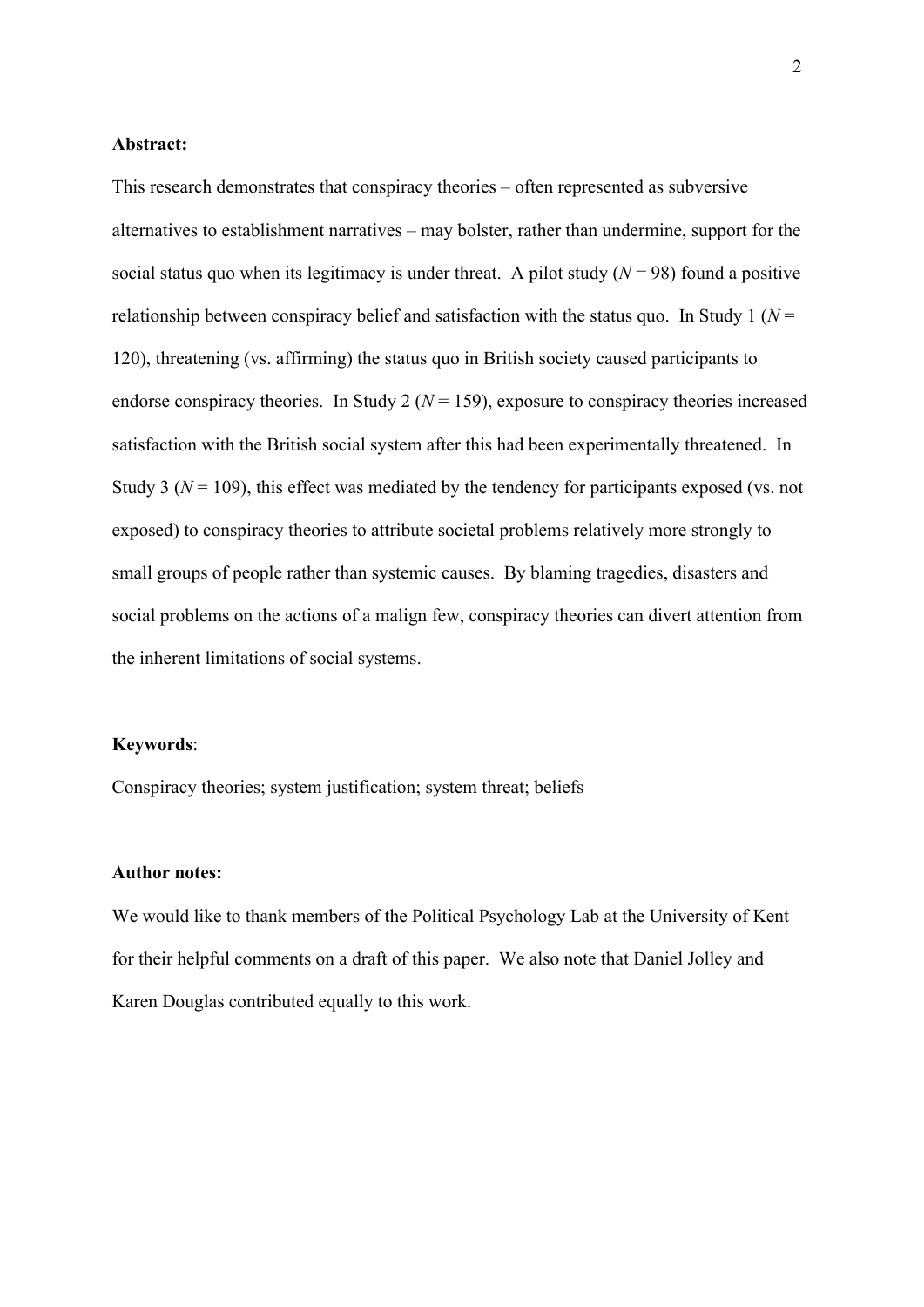## **Blaming a few bad apples to save a threatened barrel: The system-justifying function of conspiracy theories**

Conspiracy theories blame significant events on the secret actions of powerful, malevolent and unjust actors (Douglas & Sutton, 2011; Goertzel, 1994; Wood, Douglas & Sutton, 2012). They range from wildly implausible (e.g., the 2004 Indian Ocean tsunami was triggered by U.S. government scientists), through unlikely (e.g., the U.S. government orchestrated, or was complicit in, the 9/11 attacks), to demonstrably true (e.g., conspiracy theories circulating prior to the truth being revealed about the Watergate, Iran-Contra, and Tuskegee syphilis scandals). Although their plausibility varies and their "truth" also varies, one thing that they seem to have in common is that they are predominantly subversive. The majority of conspiracy theories point accusing fingers at authority, and offer alternatives to official explanations (Gray, 2010; Imhoff & Bruder, 2014; Sapountzis & Condor, 2013). Their proponents often represent skeptics as gullible conformists, or "sheeple" (Natrass, 2012). Scholars have also written about conspiracy theories' capacity to confront social hierarchies and to offer alternative, empowering understandings of social reality (e.g., Gray, 2010; Sapountzis & Condor, 2013).

Several findings provide support for this view. Endorsement of conspiracy theories is robustly associated with anomie and political distrust (e.g., Abalakina-Paap, Stephan, Craig, & Gregory, 1999; Goertzel, 1994). Exposure to conspiracy theories undermines people's confidence in their work (Douglas  $&$  Leite, in press), their confidence in governmental positions on topics such as climate science, and compliance with officially encouraged actions such as voting and vaccinating children (Jolley & Douglas, 2014a; 2014b; Lewandowsky, Oberauer & Gignac, 2013). Also, belief in conspiracy theories appears to be especially strong among members of disaffected minority groups (Crocker, Luhtanen, Broadnax, & Blaine, 1999); victimized groups (Bilewicz, Winiewski, Kofta, & Wójcik,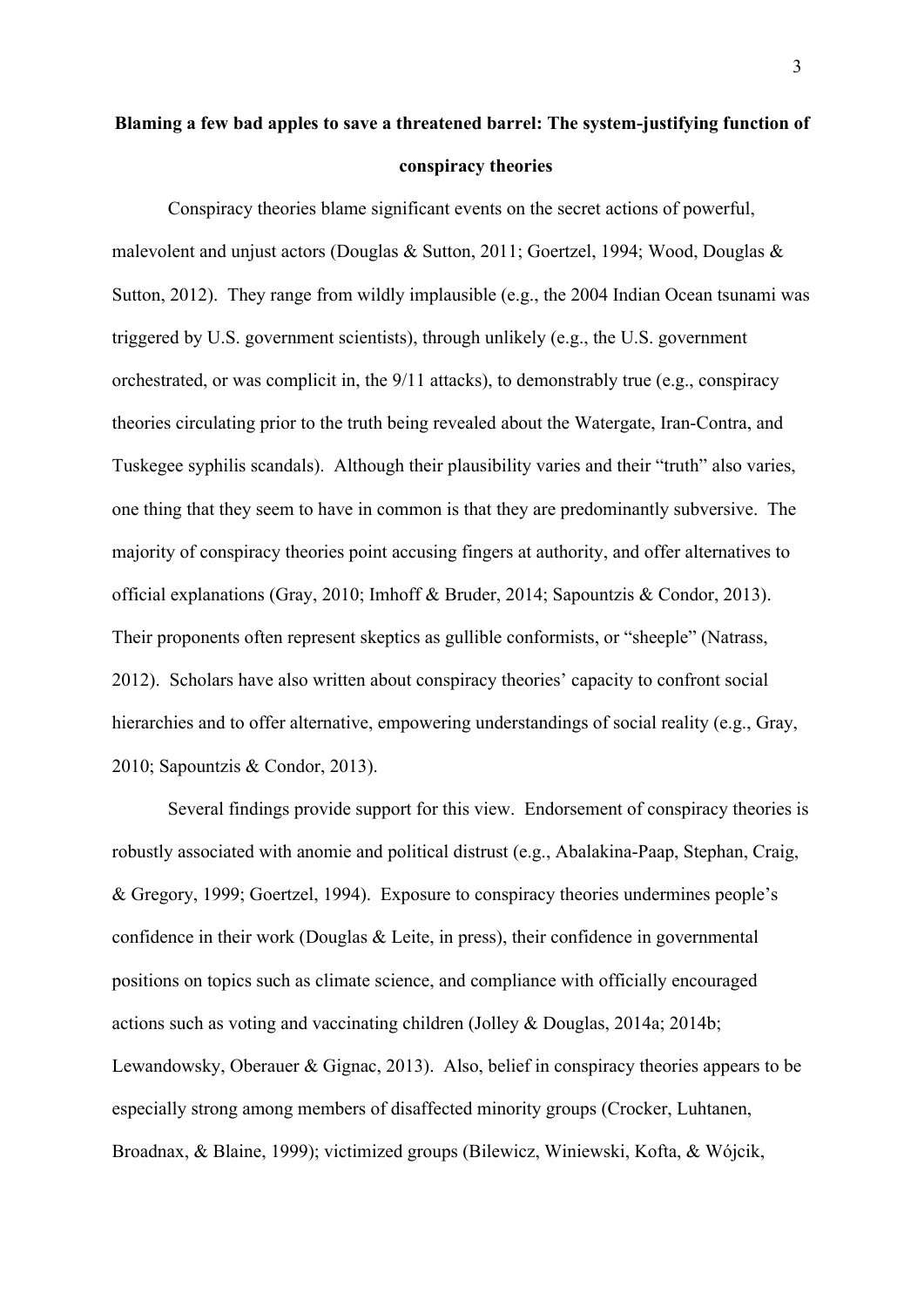2013), and those with extreme political leanings (van Prooijen, Krouwel & Pollet, 2015). Entertaining conspiracy beliefs, then, would seem to be at odds with a well-documented motivation – system justification.

System justification theory proposes that people are motivated to hold positive views about existing social, economic and political arrangements (Jost & Andrews, 2011; Jost & Banaji, 1994; Jost, Banaji & Nosek, 2004; Kay, Jost & Young, 2005; Kay, Gaucher, Peach, Laurin, Friesen, Zanna, & Spencer, 2009). This motivation arises because system justification symbolically satisfies relational, epistemic, and existential needs. Threats to the fairness, integrity and legitimacy of social systems threaten these needs, causing people to defend, bolster or rationalize the status quo, even at the expense of their own interests (Jost et al., 2004). For example, people use stereotypes to justify status differences between groups (Hoffman & Hurst, 1990; Jost, 2001; Jost & Hunyady, 2002), and employ other ideological devices such as rationalization and outgroup favouritism to preserve the legitimacy of the social system (Jost & Hunyady, 2002). The meaning of the "status quo" or the "social system" can mean different things to people in different contexts, but system justification theory refers to a general satisfaction or dissatisfaction with the systems on which people rely in their everyday lives.

Why do people subscribe to conspiracy beliefs when they appear to be so critical of authorities and institutions? One possible answer is that like system justification, conspiracy beliefs satisfy important psychological needs, allowing people to make sense of events (van Prooijen, 2012), avoid feelings of uncertainty (van Prooijen & Jostmann, 2013; Whitson, Galinsky, & Kay, 2015), avoid existential anxiety (Newheiser, Farias & Tausch, 2011), help make sense of a chaotic world (Quinby, 1999), address feelings of powerlessness (Abalakina-Paap, et al., 1999; van Prooijen & Acker, 2015), deal with a lack of control (Whitson & Galinsky, 2008), protect the image of the ingroup (Cichocka, Marchlewska, & Golec de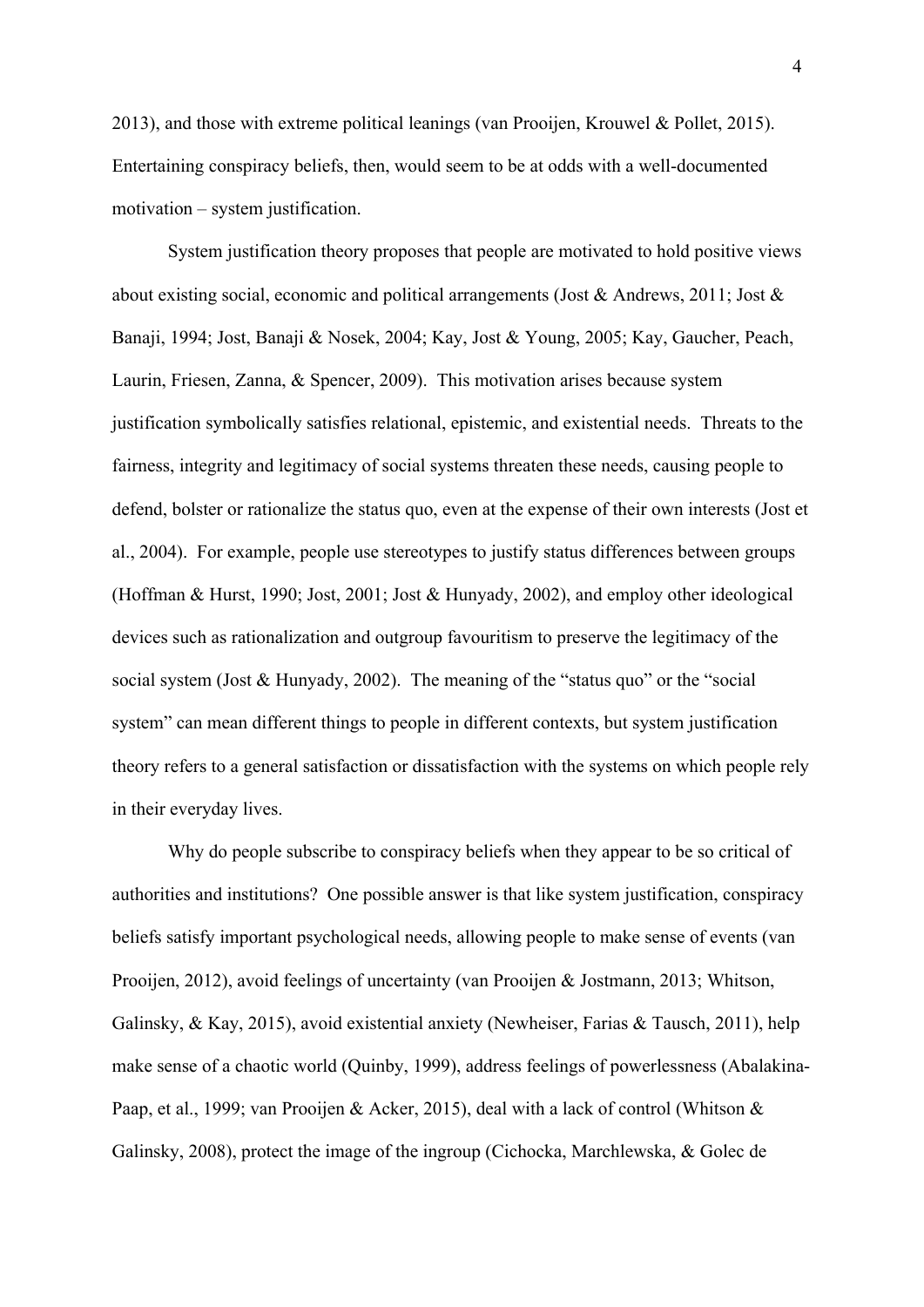Zavala & Olechowski, 2016; Cichocka Marchlewska, Golec de Zavala & Olechowski, 2016), and cope with disadvantage (Crocker et al., 1999). Conspiracy theorizing may represent a substitute route to these needs when system justification is untenable.

We propose an alternative possibility, which is that conspiracy theories may paradoxically bolster support for the status quo when its legitimacy is threatened. As noted by Goertzel (2010), "a conspiracy theory gives believers someone tangible to blame for their perceived predicament, instead of blaming it on impersonal or abstract social forces" (p. 494). Specifically, conspiracy theories identify a small group of wrongdoers within the system who are responsible for the ills of society. These wrongdoers are not represented as being characteristic of society more generally, but instead are people working for special interests, such as corporations or corrupt elements within government, and against those of wider society. Conspiracy theories may therefore sometimes deflect blame for society's problems from the inherent features of social systems to the alleged malfeasance of small groups of people. Thus, conspiracy theories postulate that illegitimate and unjust factors influence people's lives, but often nominate factors that are not inherent to social systems.

In this way, the motivated defence of social systems via conspiracy theories is analogous to the preservation of many cherished social beliefs. Subtyping preserves group stereotypes by categorizing people who defy them as members of special subgroups (Kunda & Oleson, 1995). Similarly, in order to defend beliefs that the world is just, people demonize wrongdoers, ascribing to them evil dispositions that make them unrepresentative of normal people (Ellard, Miller, Baumle, & Olson, 2002; Fouts, Callan, Piasnetin, & Lawson, 2006). Likewise, people derogate deviant ingroup members more harshly than deviant outgroup members, in order, ironically, to preserve the belief that typical ingroup members are superior to typical outgroup members (Marques & Paez, 1994). In all these cases, people attribute disconfirmatory phenomena to particular causal factors such as individuals' personality traits.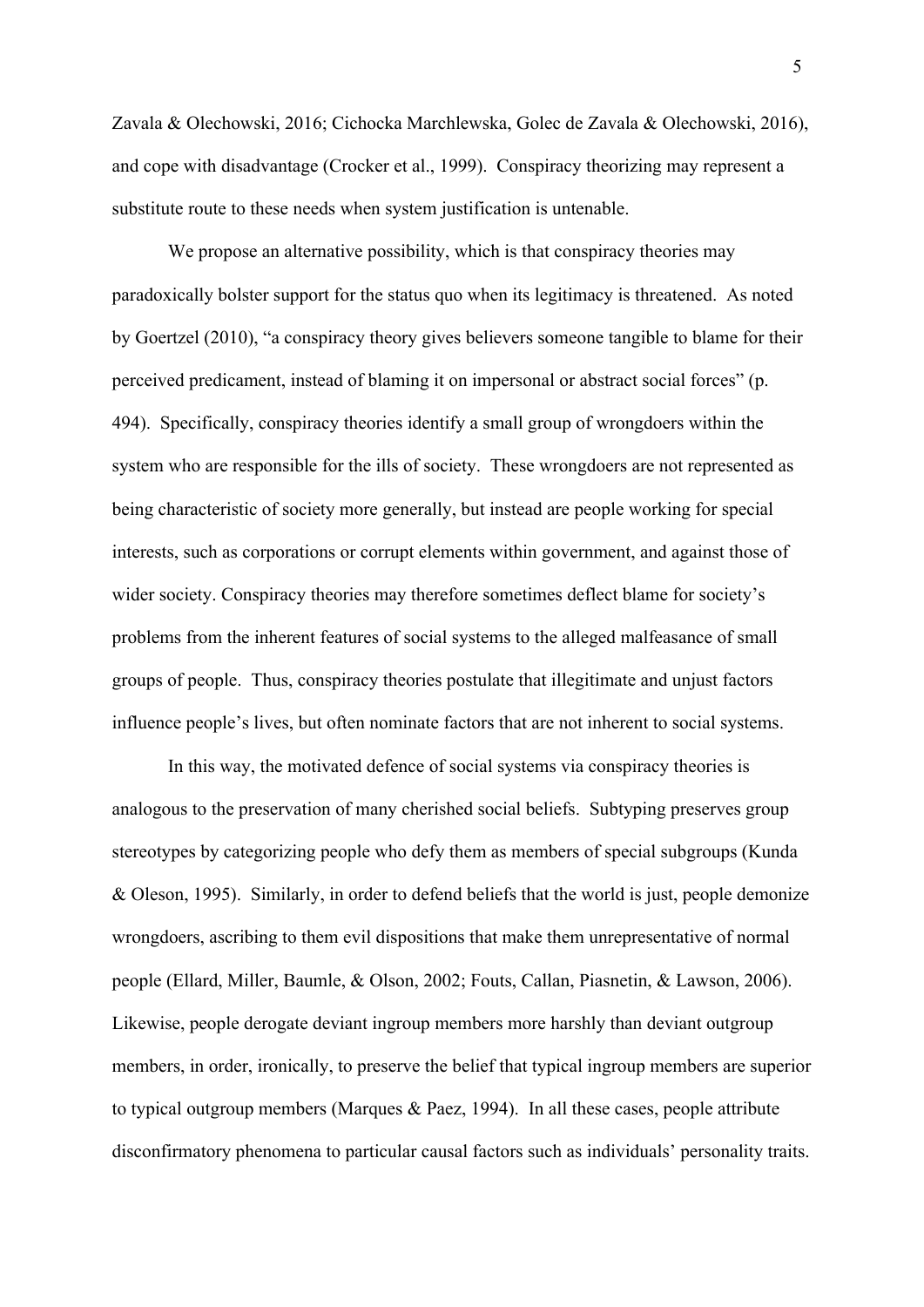In so doing, they can avoid revising beliefs about more general entities such as social groups. Also, people often view problems in society as inevitable and therefore need to find ways to adapt to them (Laurin, Gaucher & Kay, 2013). Believing in conspiracy theories may give people the opportunity to do so by attributing problems to the negative actions of outsiders whilst not questioning the system itself.

In sum, there are grounds to predict that conspiracy theories may undermine support for the status quo, and grounds to predict that they may bolster it. However, no research has directly examined these predictions. We report a correlational pilot study and three experiments testing the novel proposal that conspiracy theories may bolster (vs. undermine) support for the status quo. The pilot study examined the relationship between conspiracy theorizing and support for the social status quo. Study 1 examined whether conspiracy theorizing would increase (vs. not increase) in response to "system threat" information. Study 2 tested the hypothesis that exposure to conspiracy theories would buffer (vs. aggravate) the negative effects of system threat on a measure of satisfaction with the status quo. Finally, Study 3 examined the mediating role of the attribution of societal problems to individual perpetrators rather than social systems. In the pilot study and in Study 1, we focused on belief in several well-known conspiracy theories and also the general tendency to think conspiratorially. In subsequent studies, we aimed for greater experimental control by focusing on conspiracy theories in one particular context.

#### **Pilot Study**

We first report a pilot study that examined the relationship between conspiracy belief and satisfaction with the status quo. Evidence of such a relationship would provide grounds for experimental studies examining the effects of system threat and conspiracy theories on satisfaction with the status quo. Participants completed scale measures of conspiracy belief and system justification. If conspiracy theories tend to subvert the status quo, we can expect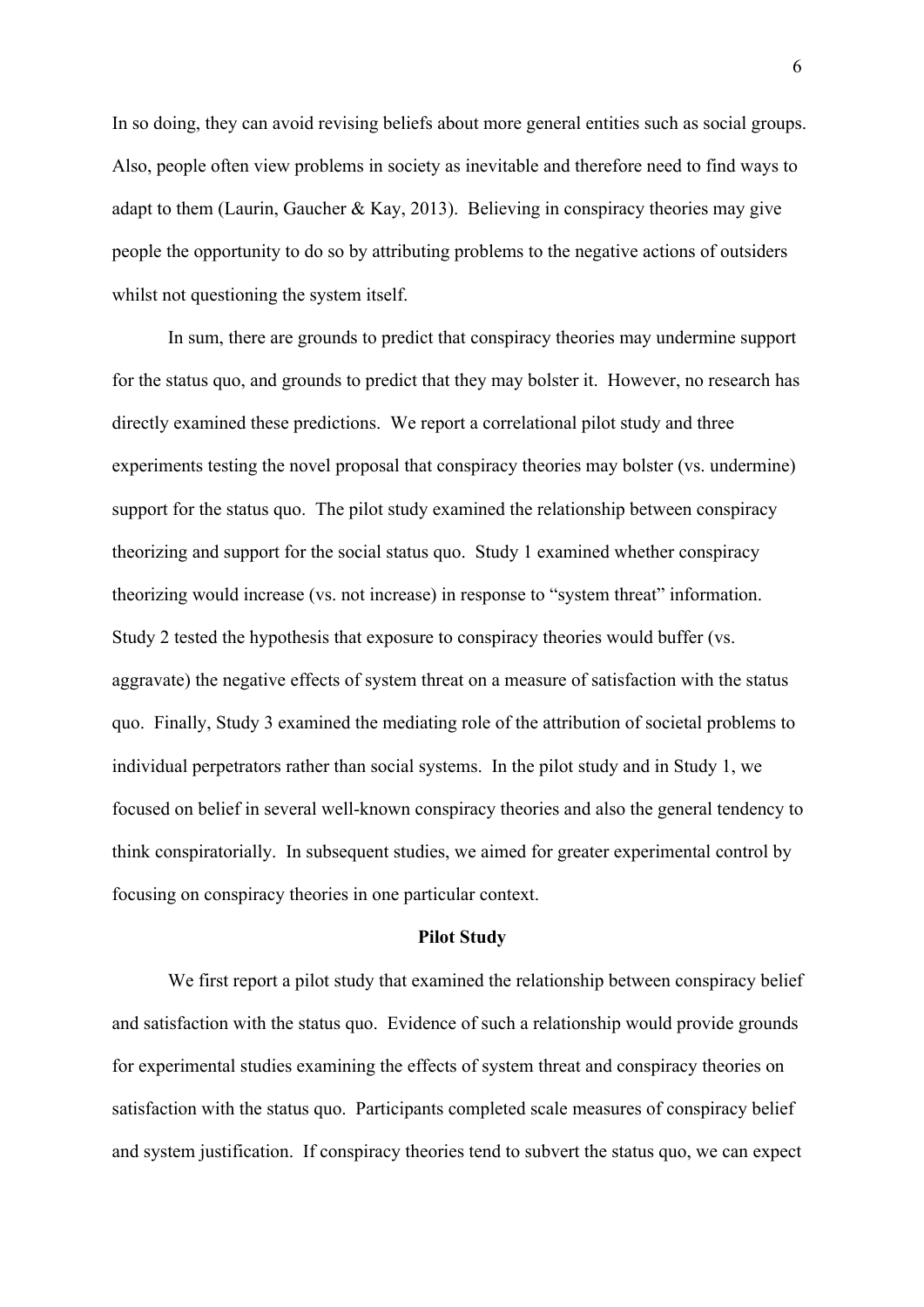a negative correlation between these beliefs. If conspiracy theories help to uphold the status quo, this correlation should be positive.

#### **Method**

#### **Participants and Design**

Ninety-eight undergraduate students at a British University (25 men and 73 women,  $M_{\text{age}} = 20.38$ , *SD* = 4.38) gave their informed consent to participate in an online questionnaire for course credit. In this and all other studies reported in this paper, the questionnaire management software Qualtrics was used and the university's Psychology Ethics Committee granted ethics approval. Belief in both real-world conspiracy theories and general notions of conspiracy were measured as the predictor variables and satisfaction with the status quo was measured as the criterion variable. A medium-sized correlation between variables required a sample size of approximately 85 participants for 80% power of detecting the effect. We therefore targeted 98-102 participants, anticipating a 15-20% dropout.

#### **Materials and Procedure**

Conspiracy beliefs were measured using a scale assessing belief in real-world conspiracy theories (Douglas & Sutton, 2011). There were 17 statements (e.g., "The British government was involved in the death of Princess Diana", 1 = *extremely unlikely*, 7 = *extremely likely*,  $\alpha = .93$ ). Further, a scale was used to measure belief in general notions of conspiracy (Brotherton, French & Pickering, 2013). There were 15 statements (e.g., "The government is involved in the murder of innocent citizens and/or well-known public figures, and keeps this a secret",  $1 = \text{definitely not true}, 5 = \text{definitely true}, \alpha = .94$ ). Satisfaction with the status quo was measured using Kay and Jost's (2003) general system justification scale. Participants responded to eight items (e.g., "In general, I find society to be fair", 1 = *strongly disagree*, 9 = *strongly agree*, α = .80), with higher scores indicating greater support for the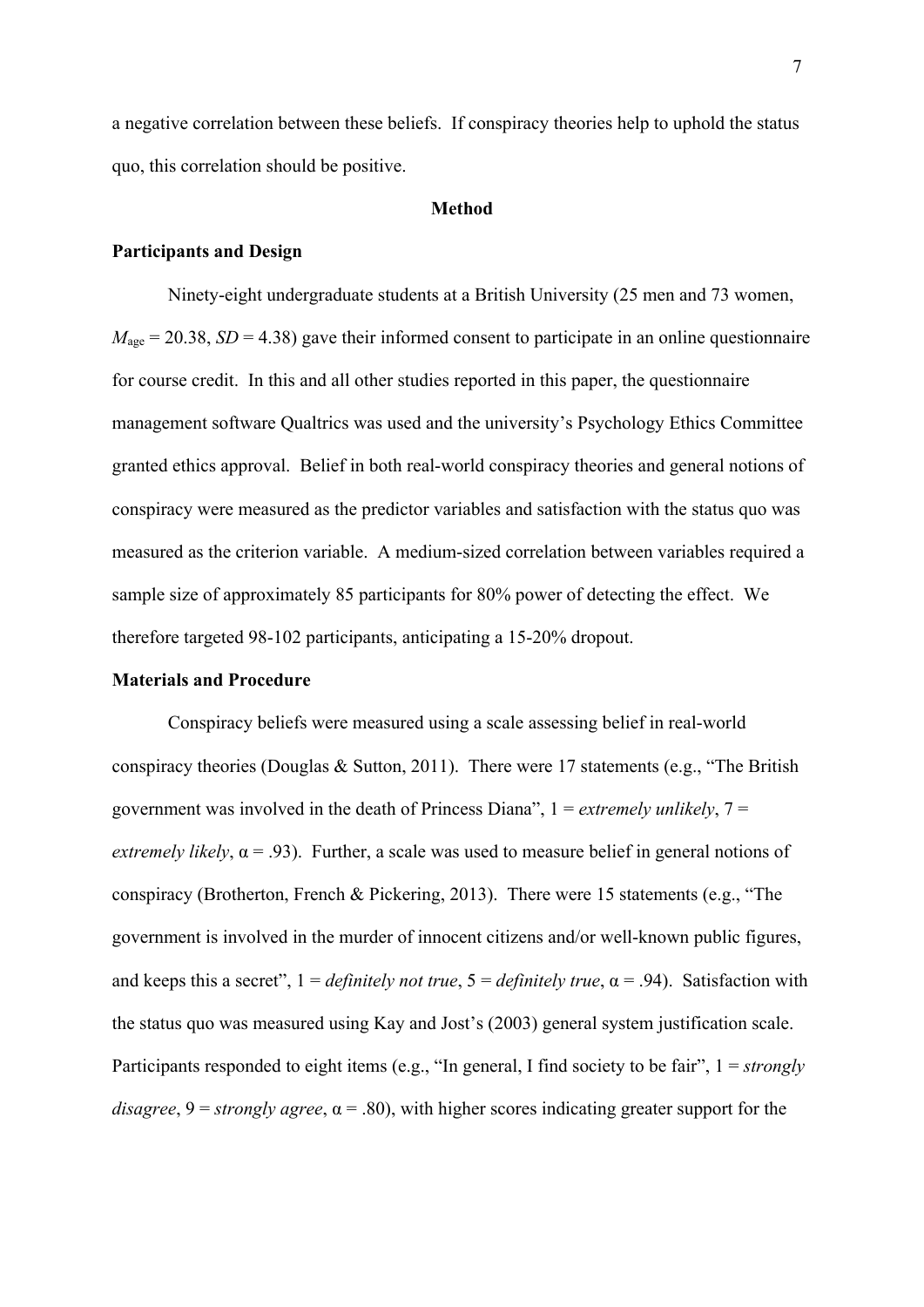status quo. The order of the scales was randomized. At the conclusion of the pilot study, the participants were debriefed in writing and were thanked for their participation.

#### **Results and Discussion**

Belief in real-world conspiracy theories was positively correlated with belief in general notions of conspiracy,  $r(98) = .82$ ,  $p < .001$ . Using oblique rotation (promax), we conducted an exploratory factor analysis of the individual items of both scales. The scales were used in this pilot study and Study 1, so the factor analysis was conducted across data from this study and Study 1 in order to increase power. Statistical assumptions were met and the analysis revealed two factors with eigenvalues  $> 1$ , explaining 43.38 per cent and 6.83 per cent of the variance respectively. Each component showed strong loadings on the rotated solution, and each item loaded substantially on the predicted scale, with the exception of two items from the real-world conspiracy scale which cross-loaded on the general notions of conspiracy (conspiracies about JFK and aliens). Results were not affected when these two items were omitted from the real-world conspiracy scale.

Belief in real-world conspiracy theories and general notions of conspiracy were positively correlated with satisfaction with the status quo,  $r(98) = .23$ ,  $p = .024$ ,  $r(98) = .32$ ,  $p = .024$ < .001, respectively. That is, participants who endorsed conspiracy theories perceived society to be fairer, more legitimate and more secure.<sup>1</sup> This study therefore provides some preliminary evidence that conspiracy theories may serve a system-justifying function. We

<u> 1989 - Johann Barn, mars ann an t-Aonaich an t-Aonaich an t-Aonaich an t-Aonaich an t-Aonaich ann an t-Aonaich</u>

<sup>&</sup>lt;sup>1</sup> The pilot study also measured values (Schwartz, 1992), reasoning that security, conformity and tradition (*conservation values*) are relevant to the idea of upholding positive perceptions of social systems. We also measured need for cognitive closure (NFCC; Webster & Kruglanski, 1994), reasoning that this could be associated with belief in conspiracy theories that address uncertainty (van Prooijen & Jostmann, 2013). Only system-justification and the NFCC subscale of closed-mindedness were consistent predictors of conspiracy beliefs (see Supplementary Material). In Study 1 participants were presented with the NFCC subscales of preference for predictability and closed-mindedness (both were significantly or marginally predictive of conspiracy belief in the pilot study), and the Portrait Values Questionnaire (PVQ; Schwartz, 2003). There were no effects of NFCC or values (see Supplementary Material). These were therefore not included in Studies 2 and 3.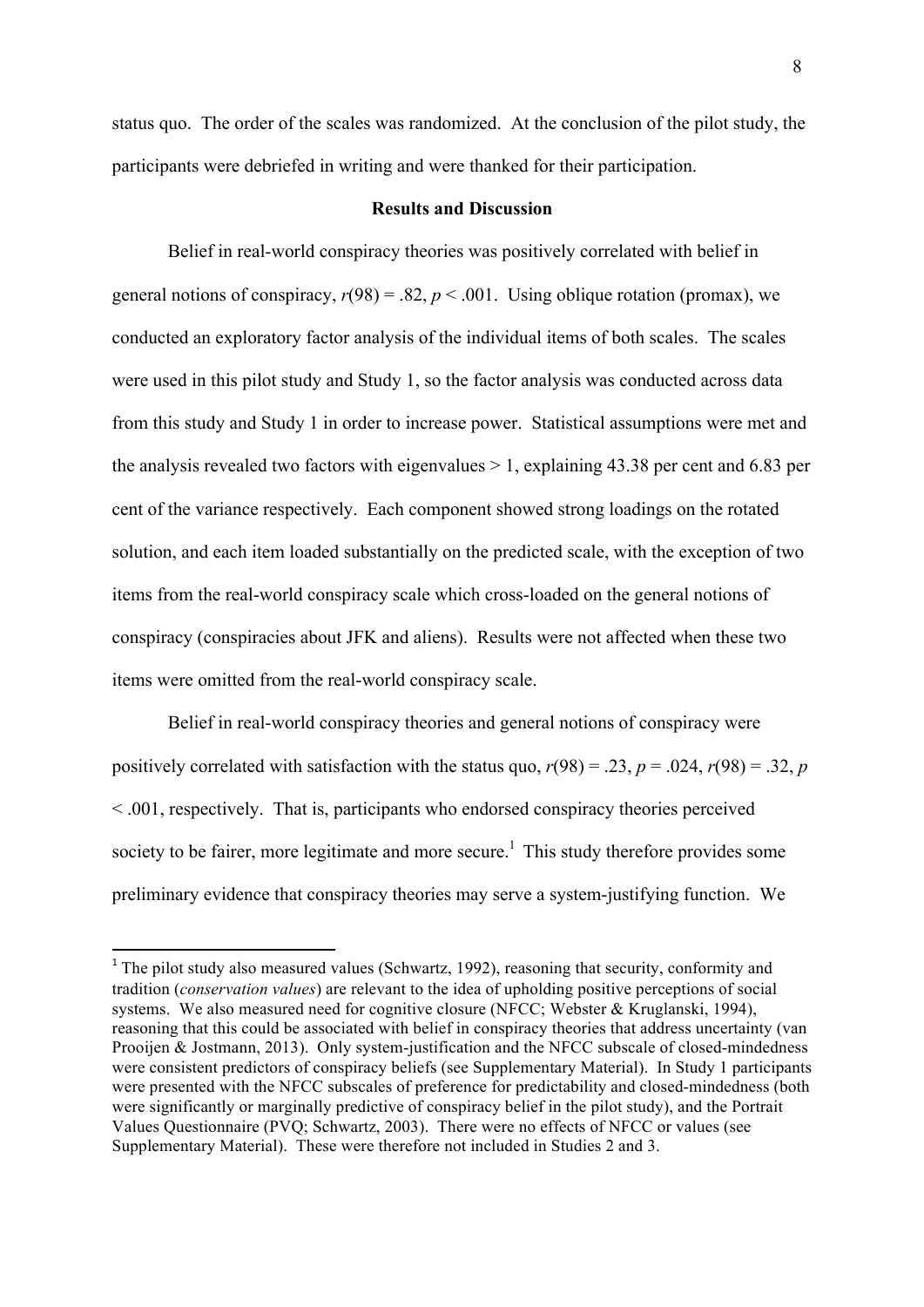note however that these correlations arose from a small undergraduate student sample and we should therefore be cautious in drawing any strong conclusions from them. Further, the correlations do not imply that there is a causal link between conspiracy belief and satisfaction with the status quo. Our next step was therefore to experimentally examine whether belief in conspiracy theories responds to system threat.

#### **Study 1**

This study employed a system threat manipulation adapted from previous research (Kay et al., 2005; Jost, Kivetz, Rubini, Guermandi & Mosso, 2005) in which participants read a paragraph describing the social, economic, and political circumstances in the United Kingdom as either problematic (system threat) or not (system affirming). This type of manipulation has previously been shown to decrease general satisfaction with the status quo immediately afterwards (see Jost et al., 2005). This manipulation also motivates socialcognitive efforts to restores the psychological legitimacy of the status quo, including victim derogation and enhancement (Kay et al., 2005), attraction to women who embody sexist ideals (Lau, Kay, & Spencer, 2008), and approval of gender inequality in the attainment of management positions (Kay et al., 2009). Following this manipulation, participants rated their belief in conspiracy theories. We argue that if the motivation to restore the status quo similarly motivates belief in conspiracy theories, then conspiracy belief should increase under system threat. The opposite prediction holds if, instead, conspiracy beliefs undermine support for the status quo, in which case they should be rejected as additional system threats.

#### **Method**

#### **Participants and Design**

One hundred twenty participants (52 men, 68 women,  $M_{\text{age}} = 34.54$ ,  $SD = 10.08$ ) were recruited via Crowd Flower, a crowdsourcing site similar to Amazon's Mechanical Turk. Participants were residents of the United Kingdom, and received a small monetary payment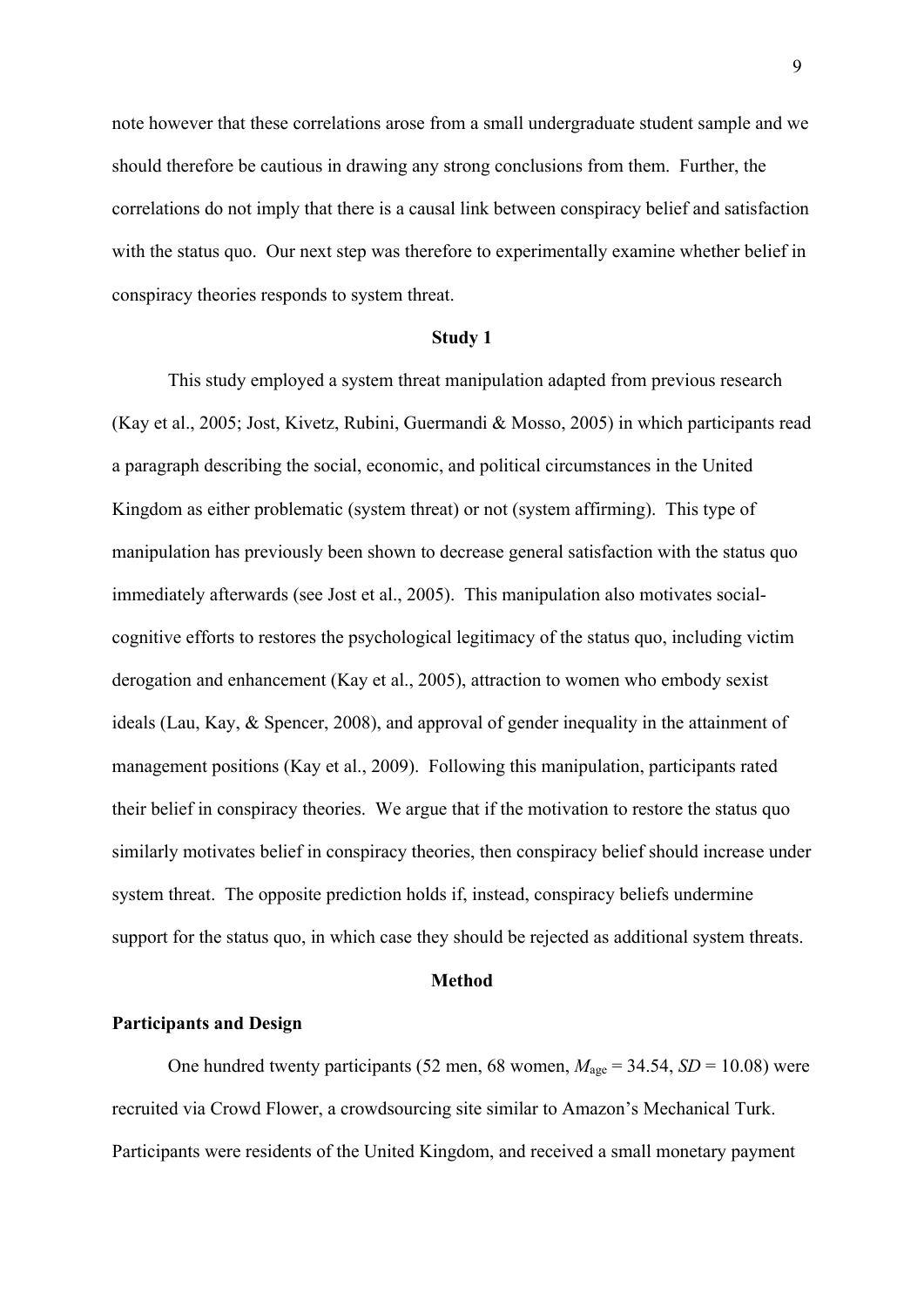in exchange for their participation. The study was a between-groups design with two levels (system threat: threat vs. affirming). An effect size (*d)* of 0.5 required a sample size of approximately 102 participants for 80% power of detecting the effect. We therefore targeted 117-122 participants, anticipating a 15-20% dropout.

#### **Materials and Procedure**

Adapting a procedure developed in previous work (Kay et al., 2005; Jost, et al., 2005), participants were asked to read and memorize details of a journalistic paragraph that described the social, economic, and political circumstances in the United Kingdom as either problematic (system threat) or not (system affirming). Participants assigned to the system threat condition read the following:

*These days, many people feel disappointed with the nation's condition. Many citizens feel that the country has reached a low point in terms of social, economic, and political factors. People do not feel as safe and secure as they used to, and there is a sense of uncertainty regarding the country's future. It seems that many countries in the world, such as the United States and Western European, nations, are enjoying better social, economic, and political conditions than the UK. More and more British citizens express a willingness to leave the UK and immigrate to other nations.*

Participants in the system affirming condition read the following:

*These days, despite the difficulties the nation is facing, many people feel satisfied with the nation's condition. Many citizens feel that the UK has reached a stable point in terms of social, economic, and political factors. People feel safer and securer than they used to, and there is a sense of confidence and optimism regarding the country's future. It seems that compared with many countries in the world the social, economic, and political conditions in the UK are relatively good. Fewer and fewer British citizens express a willingness to leave the UK and immigrate to other nations.*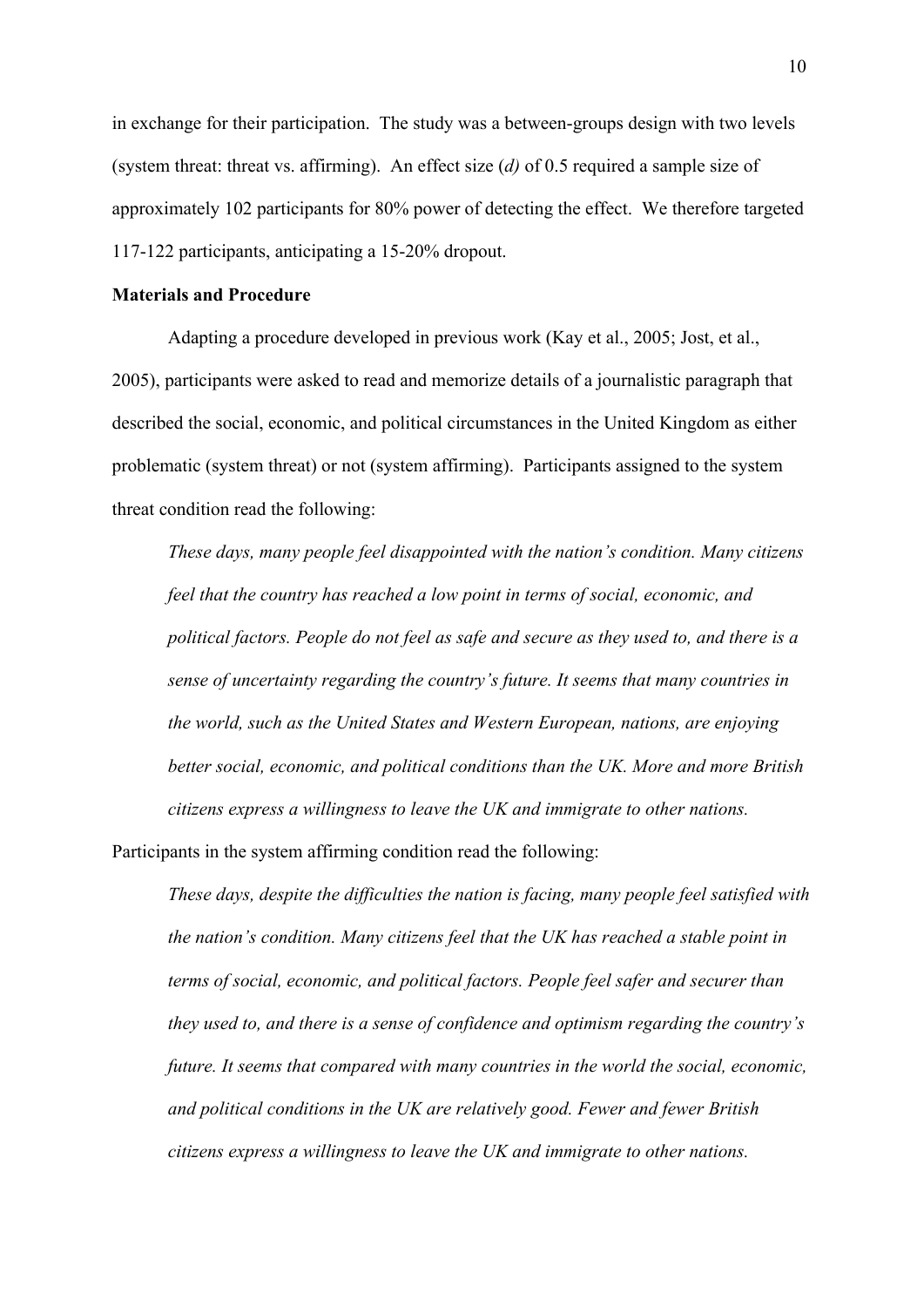In previous studies across a variety of contexts, this manipulation has been found to decrease the perceived legitimacy of the status quo as expected (see Bobocel, Kay, Zanna & Olson, 2010), and as including a manipulation check may have been leading for the participants, no manipulation check measures were therefore included in the current study. Participants were then asked to complete the same conspiracy theory belief items as used in the pilot study, in which they rated their agreement with real-world conspiracy theories ( $\alpha$  = .91), and general notions of conspiracy ( $\alpha$  = .95). At the conclusion of the study, the participants were debriefed in writing and thanked for their participation.

#### **Results and Discussion**

One-way analyses of variance (ANOVAs) showed that as predicted, exposure to system threat influenced belief in both real-world conspiracy theories and general notions of conspiracy,  $F(1,118) = 4.36$ ,  $p = .039$ ,  $\eta^2 = .04$ ;  $F(1,118) = 5.32$ ,  $p = .023$ ,  $\eta^2 = .05$ , respectively. Specifically, endorsement of real-world conspiracy theories and general notions of conspiracy were significantly higher in the system threat condition  $(M = 3.79, SD = 1.34$ ;  $M = 3.25$ ,  $SD = 0.98$ , respectively) than the system affirming condition ( $M = 3.31$ ,  $SD = 1.16$ ;  $M = 2.85$ ,  $SD = 0.96$ , respectively).

This finding further supports the idea that conspiracy theories may perform a systemjustifying function. It also echoes the findings of previous research demonstrating that people turn to conspiracy theories when they lack control (Sullivan, Landau & Rothschild, 2010; Whitson & Galinsky, 2008), and are uncertain (Newheiser et al., 2011; van Prooijen & Jostmann, 2013). However, it does not show that adopting conspiracy theories helps people defend the system from threat. Instead, system threat may have driven participants toward conspiracy theories as an alternative route to the satisfaction of psychological needs such as control (cf. Whitson et al., 2015). To resolve this ambiguity, we experimentally examined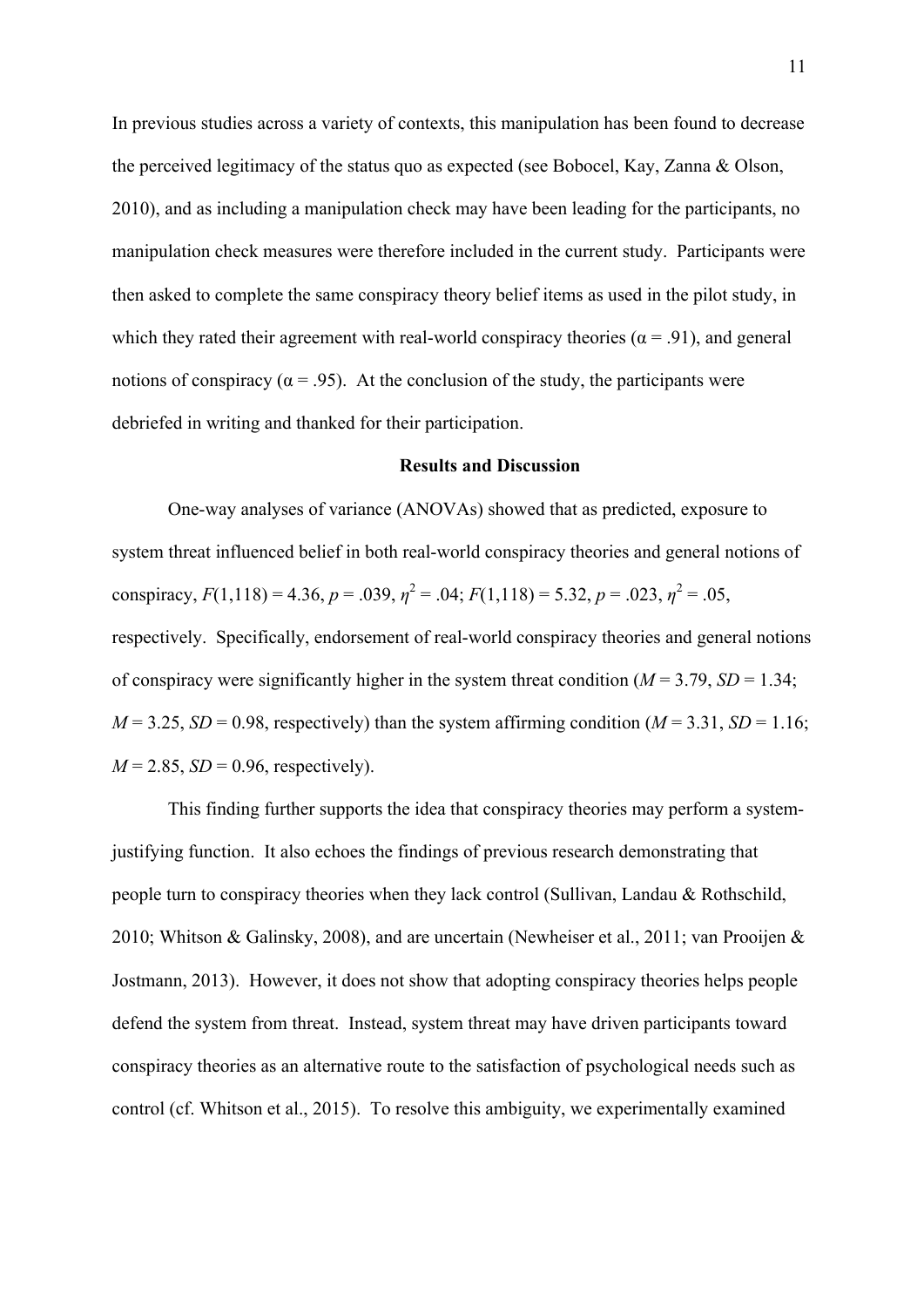the effects of both system threat and conspiracy theorizing on satisfaction with the status quo by directly manipulating both variables.

#### **Study 2**

In this study we manipulated system threat, and also exposed (vs. did not expose) participants to conspiracy theories. We measured participants' satisfaction with the status quo. If conspiracy theories help people defend the system from threat, the adverse effects of system threat on satisfaction with the status quo should be attenuated when conspiracy theories are also presented. That is, under conditions of system threat, we would expect to see higher satisfaction from participants also exposed (vs. not) to conspiracy theories. Thus, exposure to conspiracy theories *buffers* belief in the legitimacy of the status quo from threats. The opposite prediction holds if conspiracy theories offer an alternative route to psychological needs when system justification is rendered less tenable (Förster, Liberman, & Friedman 2007). In this case, we would expect the adverse effects of system threat on satisfaction with the status quo to be *amplified* by exposure to conspiracy beliefs. That is, under system threat, we would predict lower satisfaction from participants exposed (vs. not) to conspiracy theories.

#### **Method**

#### **Participants and Design**

One hundred ninety undergraduate students from a British University (24 men and 166 women,  $M_{\text{age}} = 19.99$ ,  $SD = 5.32$ ) received course credit in exchange for their participation. Given the significant length of the conspiracy theory manipulation (which was 580 words long and took  $M = 182.98$  [*SD* = 167.33] seconds to read), and the system threat or affirming paragraphs (which were each 97 words long and took  $M = 52.67$  [*SD* = 114.71] and  $M = 51.80$  [*SD* = 76.51] seconds to read, respectively), a timer was used to identify participants who had not read both the manipulations fully, by spending less than 60 seconds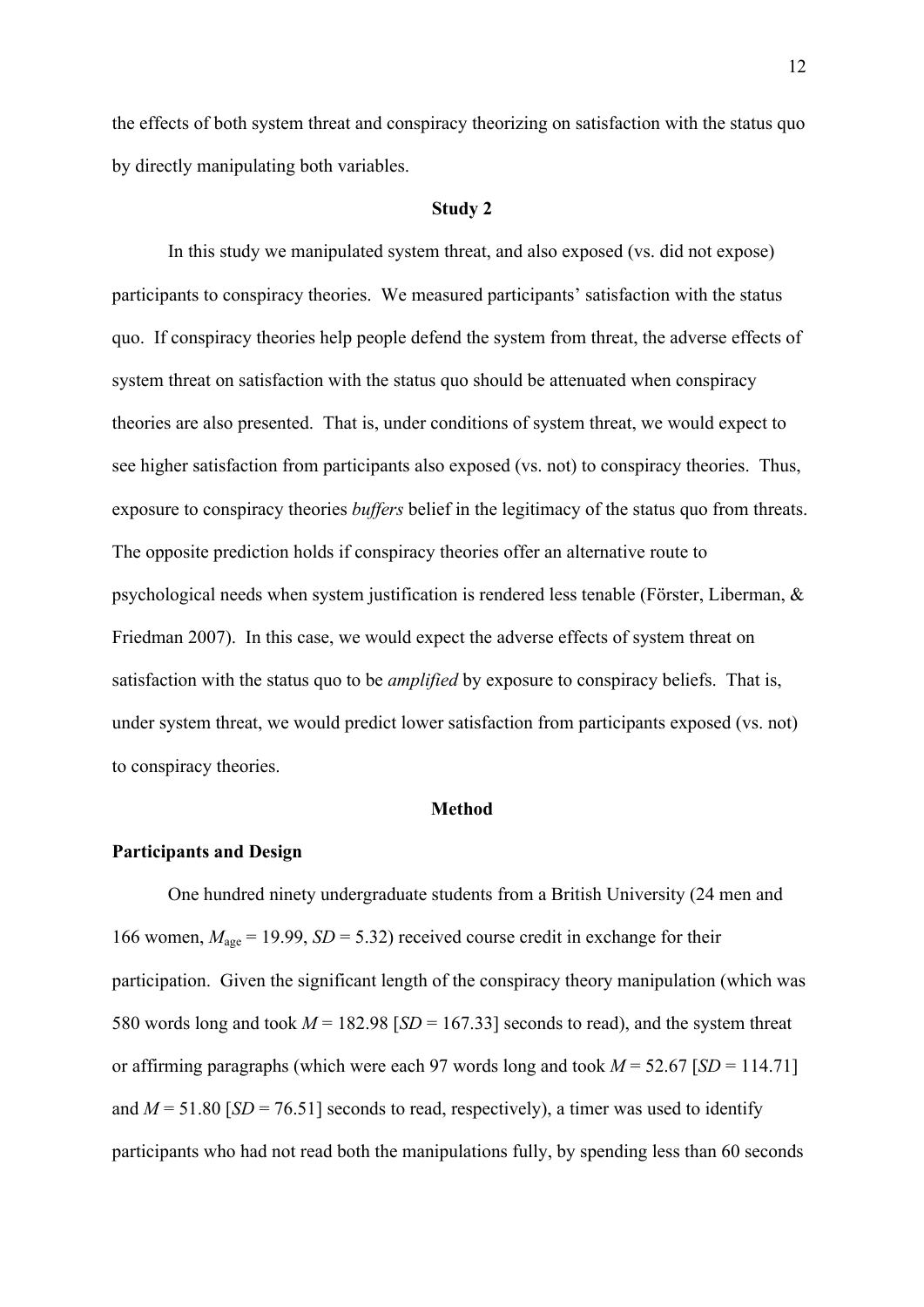reading the conspiracy manipulation material and less than 10 seconds reading either the system threat or affirming paragraph and who had thus exceeded reading speed capabilities for upper college students (Speed Reading, 2014). The 29 participants (16% of total sample) who failed the screening were removed from the analyses. The final sample size used for data analysis was 159 (21 men and 139 women,  $M_{\text{age}} = 20.00$ ,  $SD = 5.30$ ).

The study comprised a 2 (system threat: threat/affirming) x 2 (exposure to conspiracy theories: conspiracy/control) between-subjects design. The dependent measure was participants' satisfaction with the status quo as measured in the pilot study (Kay & Jost, 2003). An effect size (*f*) of 0.25 required a sample size of approximately 158 participants for 80% power of detecting the effect. We therefore targeted 182-190 participants, anticipating a 15-20% drop out rate.

#### **Materials and Procedure**

Participants were first presented with the system threat (vs. affirming) manipulation, as in Study 1. We then manipulated exposure to conspiracy theories by adapting a manipulation used by Douglas and Sutton (2008). Experimental participants were asked to read and memorize a piece of text concerning a conspiracy involving the death of Princess Diana. Control participants proceeded directly to the dependent measures. The conspiracy text included a series of eight bullet points outlining arguments that Princess Diana's death was not an accident. The term conspiracy theory was not mentioned. For example:

*"Concern has been raised about the rapid disposal of the bodies of Diana and Dodi. Diana had no post mortem prior to burial in Althorp. Victims of sudden death require a post mortem by law in the UK."*

*"Immediately after the crash news was broadcast, witnesses appeared on US TV saying that they heard an explosion or bang before they heard the car crash. Was this a gunshot, or a bomb?"*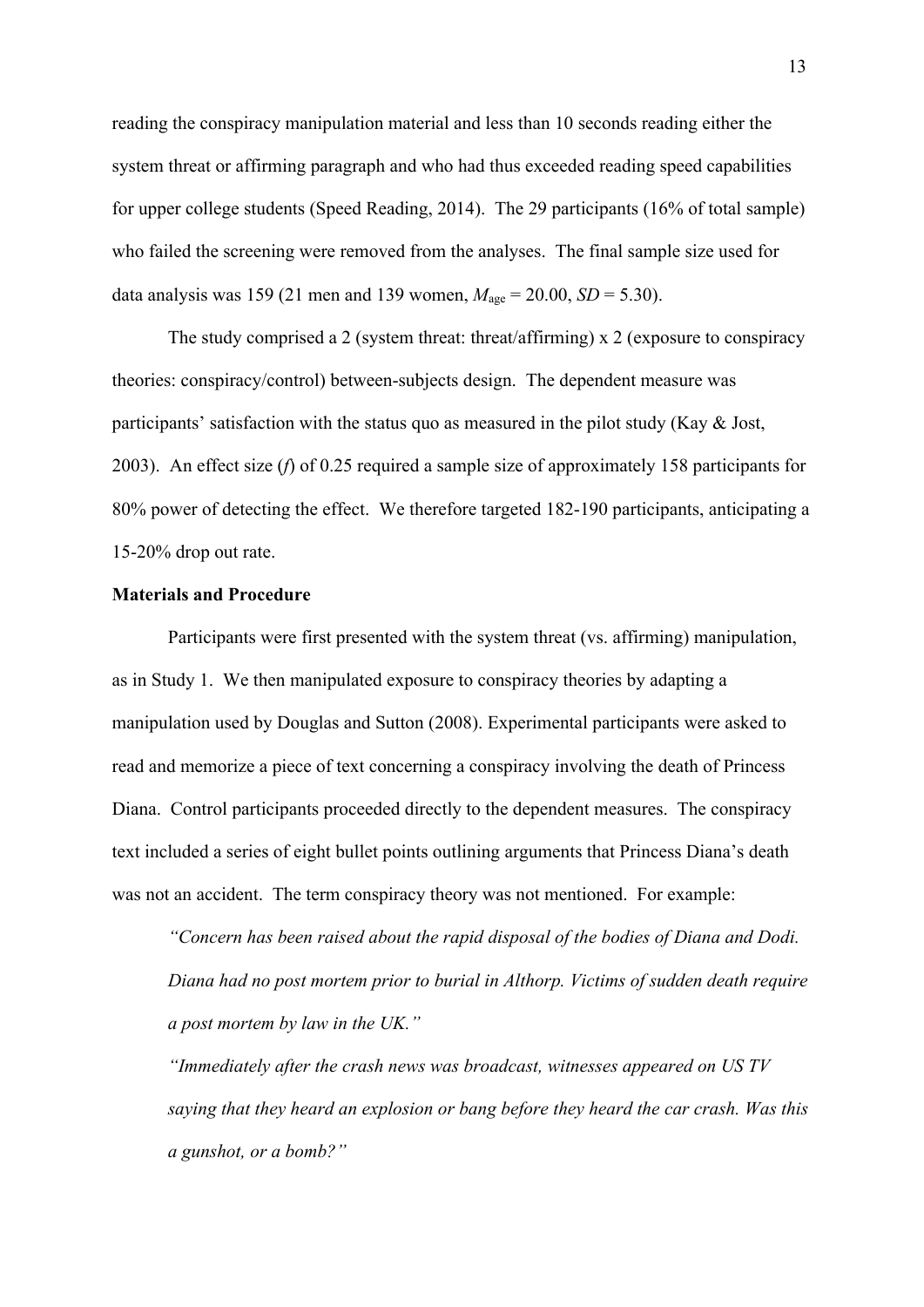In previous work by Douglas and Sutton (2008), this manipulation has been shown to successfully increase belief in conspiracy theories. As in Study 1, in order not to lead the participants and contaminate the result, no manipulation check measures were therefore included in the current study. The full wording is available from the authors. Finally, satisfaction with the status quo was measured using Kay and Jost's (2003) general system justification scale ( $\alpha$  = .63). At the conclusion of the study, participants were debriefed in writing and were thanked for their participation.

#### **Results and Discussion**

As expected, a two-way ANOVA revealed a significant interaction between system threat and exposure to conspiracy theories,  $F(1, 156) = 7.70$ ,  $p = .006$ , partial  $\eta^2 = .054$  (see Figure 1). Supporting our hypothesis, there was a significant simple main effect of system threat in the conspiracy condition,  $F(1,75) = 4.06$ ,  $p = .047$ , partial  $\eta^2 = .066$ , such that those who were exposed to system threat reported higher satisfaction with the status quo  $(M = 4.95)$ ,  $SD = 0.60$ ,  $n = 39$ ), than those in the system affirming condition ( $M = 4.68$ ,  $SD = 0.56$ ,  $n =$ 38). As expected based on previous research (Bobocel et al., 2010), there was also a marginally significant simple main effect of system threat in the no conspiracy condition,  $F(1,81) = 3.90, p = .052$ , partial  $\eta^2 = .048$ , but in the opposite direction, such that participants exposed to system threat reported lower satisfaction with the status quo  $(M = 4.48, SD = 0.80,$  $n = 40$ , than those in the system affirming condition ( $M = 4.81$ ,  $SD = 0.71$ ,  $n = 43$ ).

Further analyses revealed a significant simple main effect of exposure to conspiracy theories when participants had been exposed to system threat,  $F(1,77) = 8.90$ ,  $p = .004$ , partial  $\eta^2$  = .13, such that those in the system threat condition who were exposed to conspiracy theories reported higher satisfaction with the status quo ( $M = 4.95$ ,  $SD = 0.60$ ,  $n =$ 39), than those in the control condition ( $M = 4.48$ ,  $SD = 0.80$ ,  $n = 40$ ). There was, however,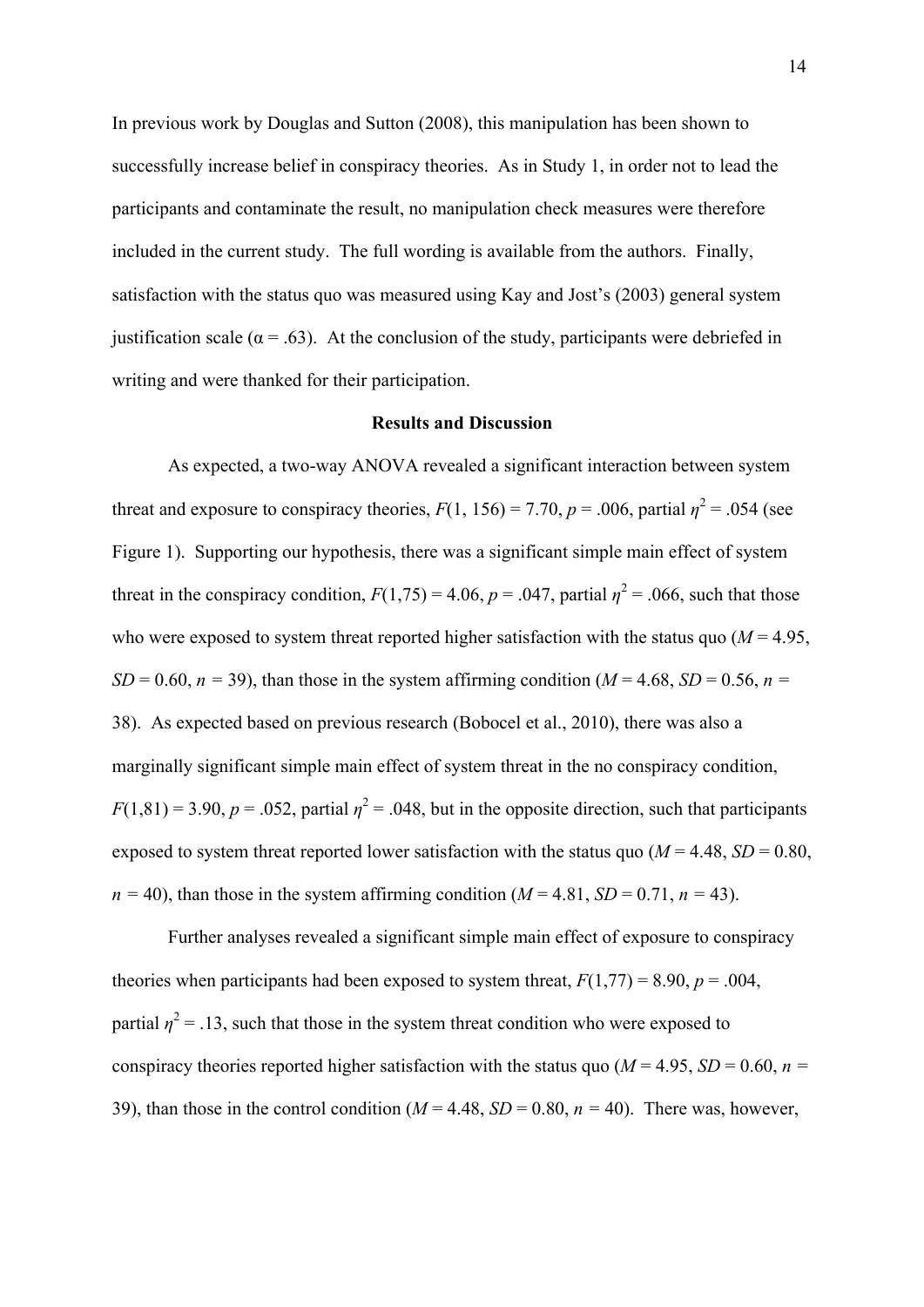no simple main effect of exposure to conspiracy theories in the system affirming condition, *F*(1, 79) = 0.68, *p* = .410, partial  $\eta^2$  = .006.

#### [Figure 1 about here]

Participants under conditions of system threat reported the status quo as more legitimate after exposure to conspiracy theories. In the context of threat to the social order, conspiracy theories may therefore allow people to preserve their sense that the social system is legitimate. The final study tested our proposed mechanism for this effect – that conspiracy theories allow people to maintain positive views about social systems because they attribute negative events in society to a small number of conspirators within the social system.

#### **Study 3**

We exposed all participants to system threat and then half of the participants were exposed to conspiracy theories and half were not. We asked all participants to rate the extent to which various social problems (e.g., pollution, inequality) are caused by individuals or small groups, as opposed to broader problems within the system. Participants then rated their satisfaction with the status quo. We expected to observe an indirect causal path in which participants exposed to conspiracy theories (vs. not) would be more likely to attribute societal problems to the actions of individuals and small groups than to inherent flaws in society, and in turn, to express increased satisfaction with the status quo.

#### **Method**

#### **Participants and Design**

One hundred sixty six participants (76 men and 88 women, 1 transgender/other, and 1 undisclosed,  $M_{\text{age}} = 36.07$ ,  $SD = 12.04$ ) were recruited via Crowd Flower as in the pilot study. Participants were residents of the United Kingdom, and received a small monetary payment in exchange for their participation. As in Study 2, given the significant length of the conspiracy theory manipulation (which was 580 words long and took  $M = 132.47$  [*SD* =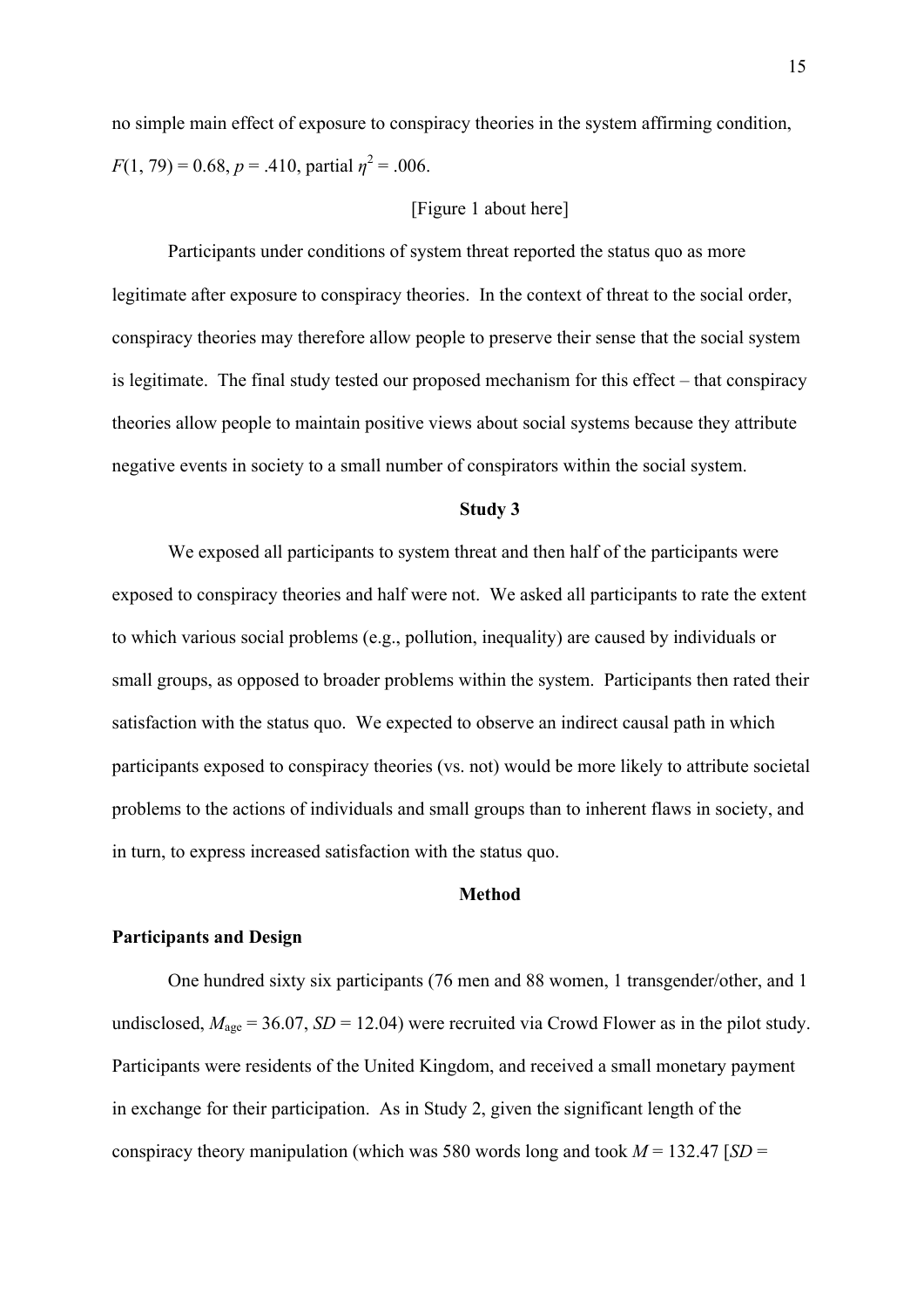553.00] seconds to read), combined with the system threat manipulation (which was 97 words long and took  $M = 32.71$  [*SD* = 22.90] seconds to read), a timer was used to identify participants who had not read the manipulations fully, by spending less than 60 seconds reading the conspiracy manipulation material and less than 10 seconds reading the system threat manipulation and who had thus exceeded reading speed capabilities for upper college students (Speed Reading, 2014). The 57 participants (34% of total sample) who failed the screening were removed from analyses. The final sample size entered in data analysis was 109 (51 men, 57 women and 1 transgendered/other, *M*age = 37.66, *SD* = 12.32). There were 51 participants in the pro-conspiracy condition and 58 in the control.

The study consisted of a two-group (exposure to conspiracy theories: conspiracy/control) between-subjects design where all participants were exposed to system threat. The dependent measure was participants' satisfaction with the status quo as measured in Studies 1, 2 and 3 (Kay & Jost, 2003). The proposed mediator variable was the extent to which participants attributed societal problems to individuals and small groups or to problems inherent in society as a whole. An effect size (*f*) of 0.25 required a sample size of approximately 128 participants for 80% power of detecting the effect. We therefore targeted 147-166 participants, anticipating a slightly higher 15-30% drop out rate due to the combination of two manipulations, as observed in Study 2.

#### **Materials and Procedure**

All participants were first presented with the system threat information as in the previous studies. Participants were then exposed to a text highlighting various conspiracy theories about the death of Princess Diana (vs. control), as in Study 2. Next, to measure the proposed mediator, participants were presented with nine problems that are facing society today (pollution, poverty, unemployment, inequality, crime, discrimination, overpopulation, conflict and war). They were then asked to indicate the extent to which they thought these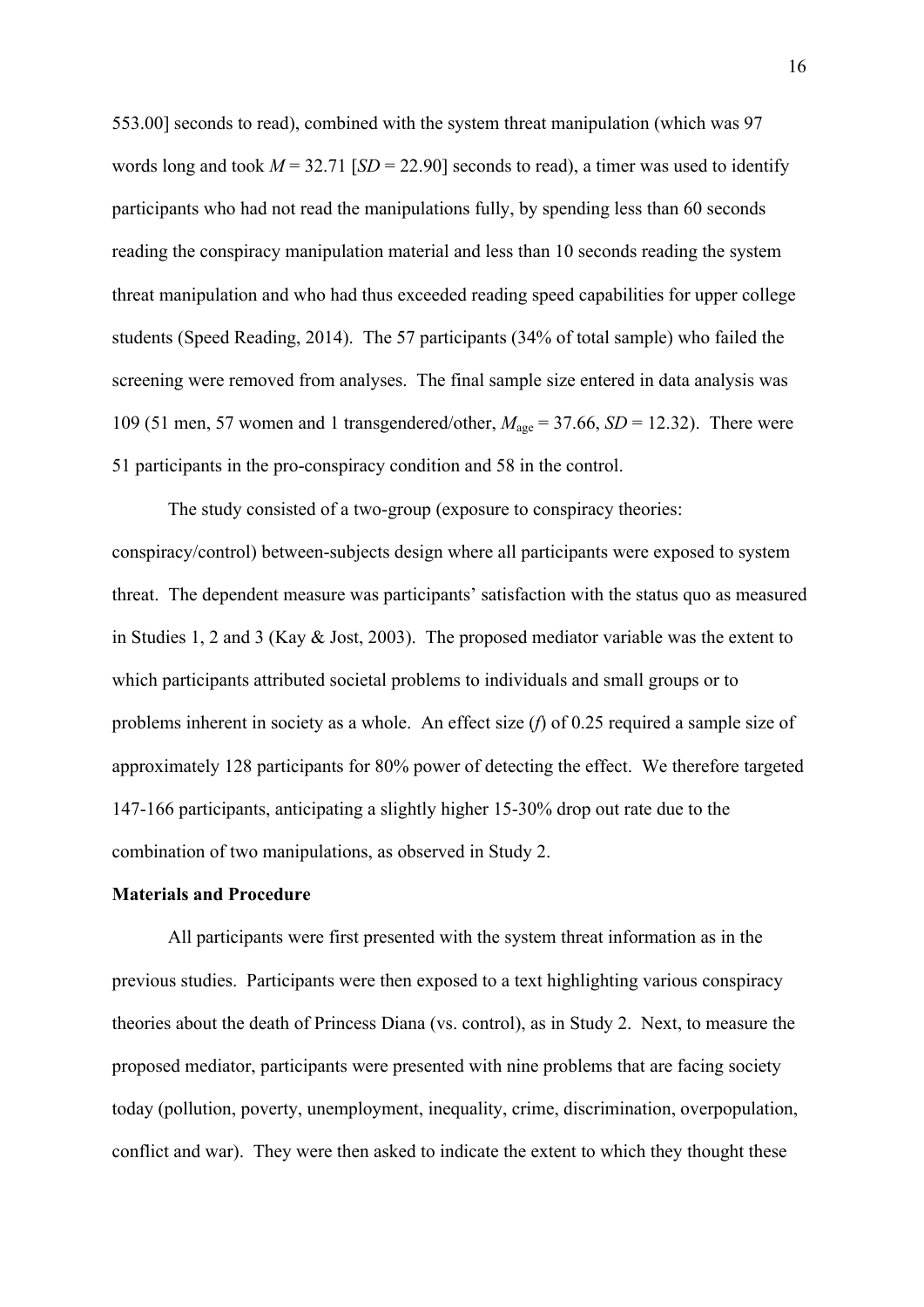problems were caused by individuals or society ("Please indicate the extent to which you think these problems are due to the actions of individuals and small groups in society or due to fundamental flaws inherent in UK society, such as flawed laws, values, norms, institutions, or its political and economic system"; 1 = *individuals and small groups*, 9 = *flaws in UK society*,  $\alpha$  = .78). Finally, satisfaction with the status quo was again measured using Kay and Jost's (2003) scale ( $\alpha$  = .81). At the conclusion of the study, the participants were debriefed in writing and were thanked for their participation.

#### **Results and Discussion**

Two separate one-way ANOVAs were conducted with exposure to conspiracy theories (conspiracy vs. control) as the independent variable, and satisfaction with the status quo and attributions for social problems as the two dependent variables. As predicted, exposure to conspiracy theories influenced both satisfaction with the status quo,  $F(1, 107) =$ 13.55,  $p < 001$ ,  $\eta^2 = .13$ , and participants' attributions for social problems,  $F(1, 107) = 5.18$ ,  $p = 0.025$ ,  $\eta^2 = 0.06$ . Specifically, participants who were exposed to conspiracy theories reported higher satisfaction with the status quo ( $M = 4.87$ ,  $SD = 1.16$ ), than those in the control condition ( $M = 4.01$ ,  $SD = 1.27$ ). Further, participants who were exposed to conspiracy theories attributed societal problems to individuals and small groups rather than flaws in British society ( $M = 5.77$ ,  $SD = 0.87$ ), than those in the control condition ( $M = 6.24$ ,  $SD = 1.21$ ). Put differently, their attributions shifted toward blaming individual actions for these problems.

To test the predicted pattern of mediation between exposure to conspiracy theories and satisfaction with the status quo via attributions for social problems, we used Preacher and Hayes' (2008) bootstrapped procedure designed for SPSS to run a simple mediation model. This method is based on 5000 bootstrapped re-samples used to describe the confidence intervals of indirect effects in a manner that makes no assumptions about the distribution of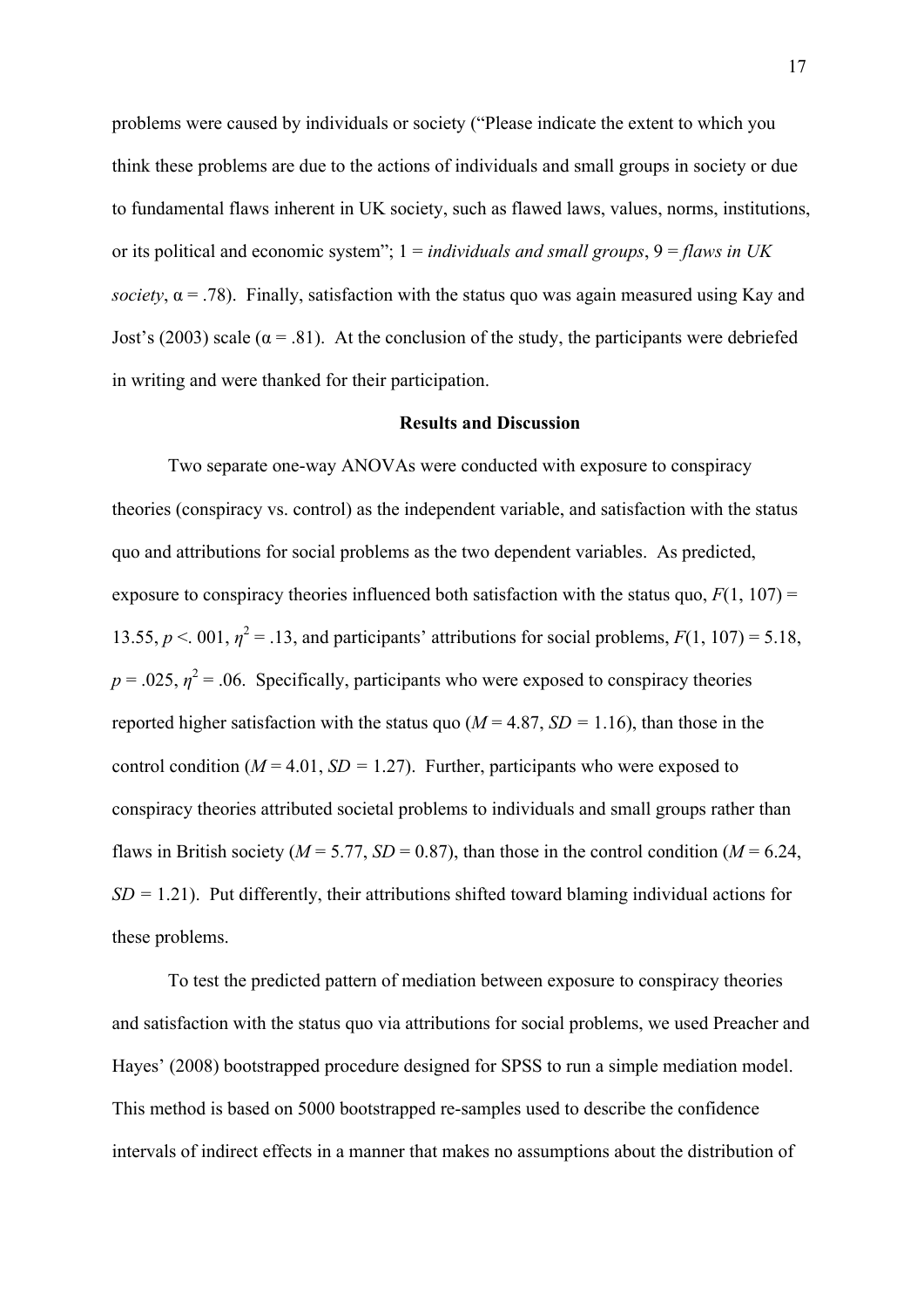the indirect effects. Interpretation of the bootstrap data is accomplished by determining whether zero is contained within the 95% confidence intervals (CIs). An indirect effect is estimated as being significant if the 95% confidence intervals (CIs) do not contain a zero. Results (see Figure 2) demonstrated a significant indirect effect of exposure to conspiracy theories and system justification beliefs through attributions for significant social problems  $(LLCI = -.5667, ULCI = -.0621).$ 

#### [Figure 2 about here]

Under system threat, exposure to conspiracy theories increased satisfaction with the status quo relative to a control condition. This effect was mediated by participants' attributions for social problems. Those who were exposed (vs. not exposed) to conspiracy theories shifted attributions for society's problems from institutional and systemic causes toward individuals and small groups. Conspiracy theories may therefore enable people to justify social systems by suggesting that social problems are the fault of a small number of people rather than inherent flaws in their society.

#### **General Discussion**

Intuition, popular belief, proponents, and several scholars suggest that conspiracy theories have the power to subvert social systems (e.g., Gray, 2010; Sapuountzis & Condor, 2013). Although some research shows that conspiracy belief undermines trust in and compliance with authority (e.g., Abalakina-Paap, et al., 1999; Goertzel, 1994; Jolley & Douglas, 2014a), its effect on overall perceptions of the legitimacy of social systems had not been researched previously. The present results suggest that far from undermining system justification, conspiracy theories may actually bolster the social status quo. Conspiracy belief was found to increase when the legitimacy of social systems was threatened (Study 1). Exposure to conspiracy theories was shown to buffer satisfaction with the status quo from threat (Study 2), and was shown to do so via an indirect causal path in which it caused people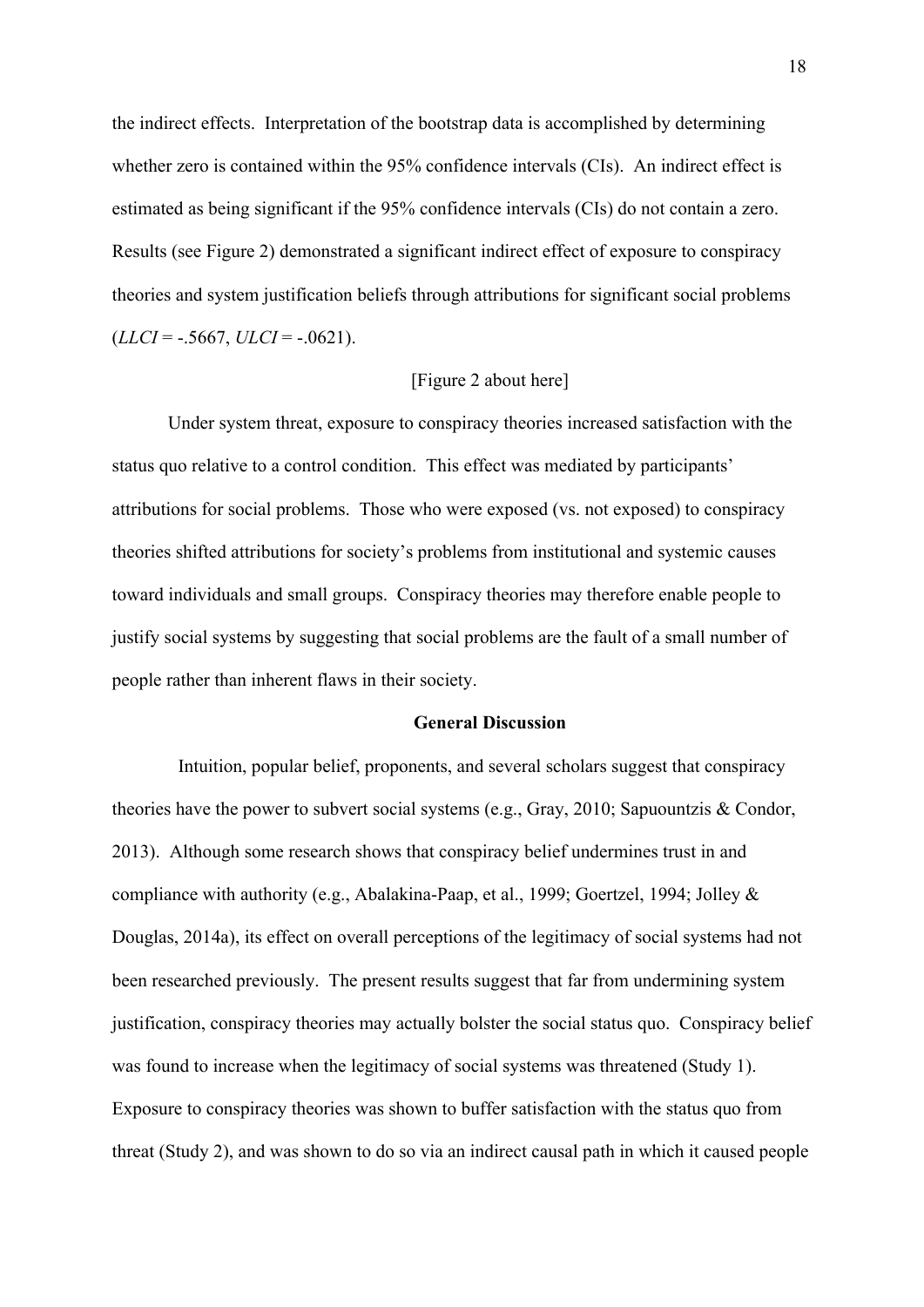to increasingly attribute society's problems to malevolent individuals, rather than systemic causes (Study 3).

Conspiracy theories therefore appear to function as a means to defend the social system when its legitimacy is under threat. In this respect they join the ranks of other system-justifying processes such as complementary stereotyping of the poor, sexist ideology, and just world belief (Calogero & Jost, 2011; Hoffman & Hurst, 1990; Jost, 2001; Jost & Hunyady, 2005). Conspiracy theories, to be sure, cast doubt on the motives and legitimacy of people in authority positions. They draw attention to some of the most tragic and worrisome events of modern life. However they may often do so in a way that appears to divert people from questioning inherent limitations of their society.

It is important to acknowledge some limitations of the current research. We note that although the effects reported here are statistically robust, they are relatively small. Further, participants were British, and were presented with a single, uniquely British, example of alleged conspiracy (Studies 2 and 3). It is possible that in some geographical and political settings, and at certain points in time, conspiracy theories may satisfy the need to justify the system, but in other settings they may not. The current findings therefore require replication in different contexts. Also, the participants contained relatively few genuine adherents of conspiracy theories. This leaves open the (plausible) prospect that fervent commitment to conspiracy theories, as opposed to exposure or openness to them, radicalizes political opinion and motivates social change (Uscinski & Parent, 2014). Strong commitment to conspiracy theories may lead people to believe that corruption and malice are endemic across different branches of the social system, and so make it incoherent to psychologically quarantine them by blaming individuals for society's problems. We therefore cannot be confident about the extent to which the present results will generalize to other populations and other conspiracy theories.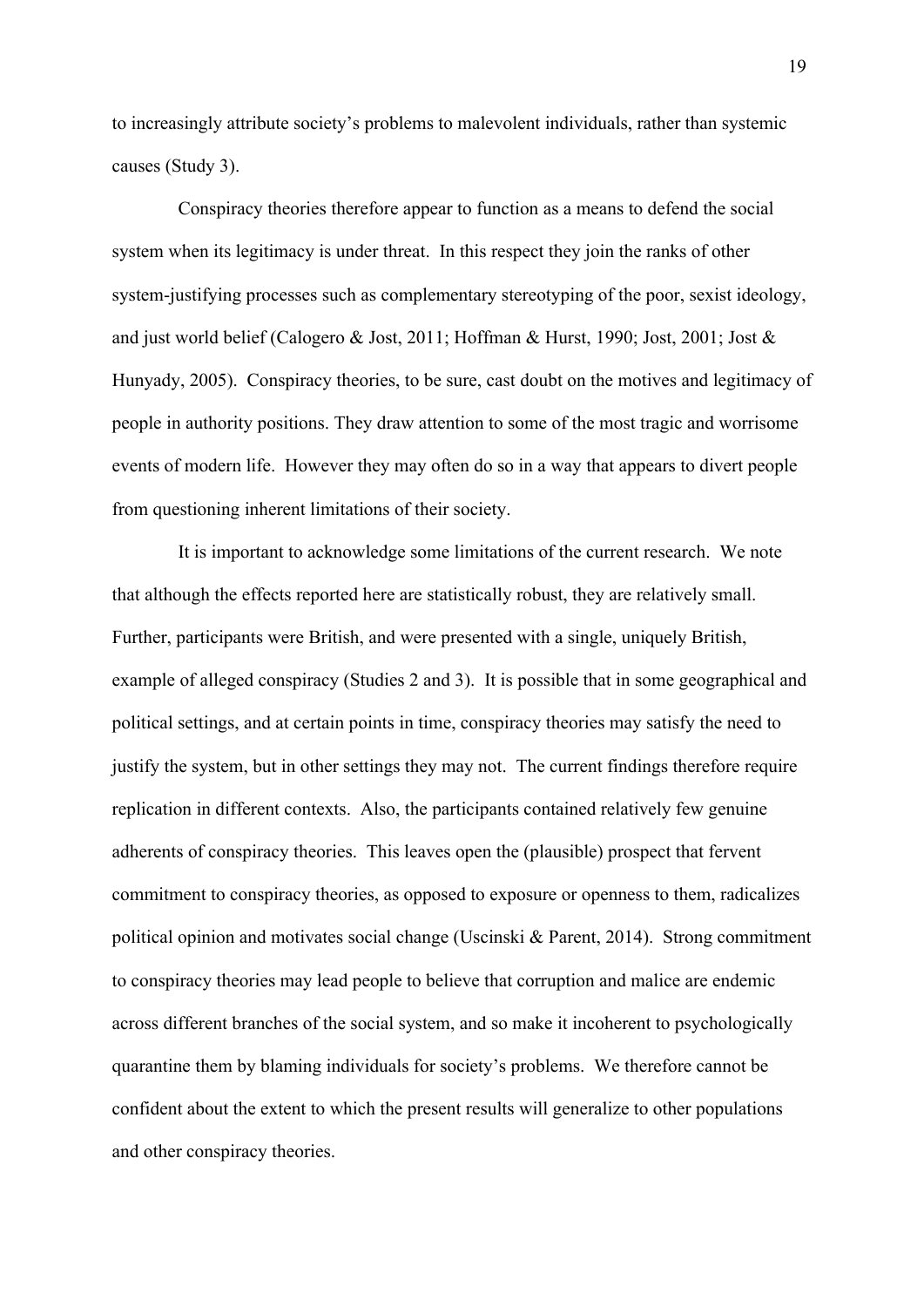Although boundary conditions are not yet known, the present results clearly show that sometimes, conspiracy theories strengthen rather than weaken support for extant social systems. This entails that conspiracy theories are not *necessarily* subversive, and poses a new research challenge – to determine when and how conspiracy theories do, and do not, buttress the status quo. For example, while conspiracy theories may bolster support for a threatened social system at a general level, they encourage subversive opinions at a more specific level (e.g., distrust of political leaders and scientific orthodoxy). Such views may have the effect of motivating social change even if people do not express general objections to the status quo. However, Jolley and Douglas (2014a) have shown that exposure to conspiracy theories weakens political engagement. This suggests an additional mechanism by which conspiracy theories may reduce, rather than increase, the likelihood of social and political change.

The present results, and the present analysis of the function of conspiracy theories, resonate with an important distinction made by political scientists, but paid little attention by psychologists. Specifically, trust in governments can be distinguished sharply from support for systems of government (Citrin, 1974; Easton, 1975; Levi & Stoker, 2000). Thus, "individuals can express a sense of pride in their political system while at the same time exhibiting very low trust in government" (Muller, Jukam, & Seligson, 1982, p. 242). Indeed, Muller et al. found that illegitimate forms of political dissent were predicted not by distrust in government but by rejection of the political system. Measures of trust in government have been shown to have a robust, negative relation to conspiracy belief (e.g., Abalakina-Paap et al., 1999; Goertzel, 1994). However, instead of assessing fundamental rejection or even distrust of the political system, such scales may only pick up "evaluations of the general performance of various incumbents, who are vaguely called to mind by the collective term 'politicians' or 'the government'" (Easton, 1975, p. 45). The present results suggest that by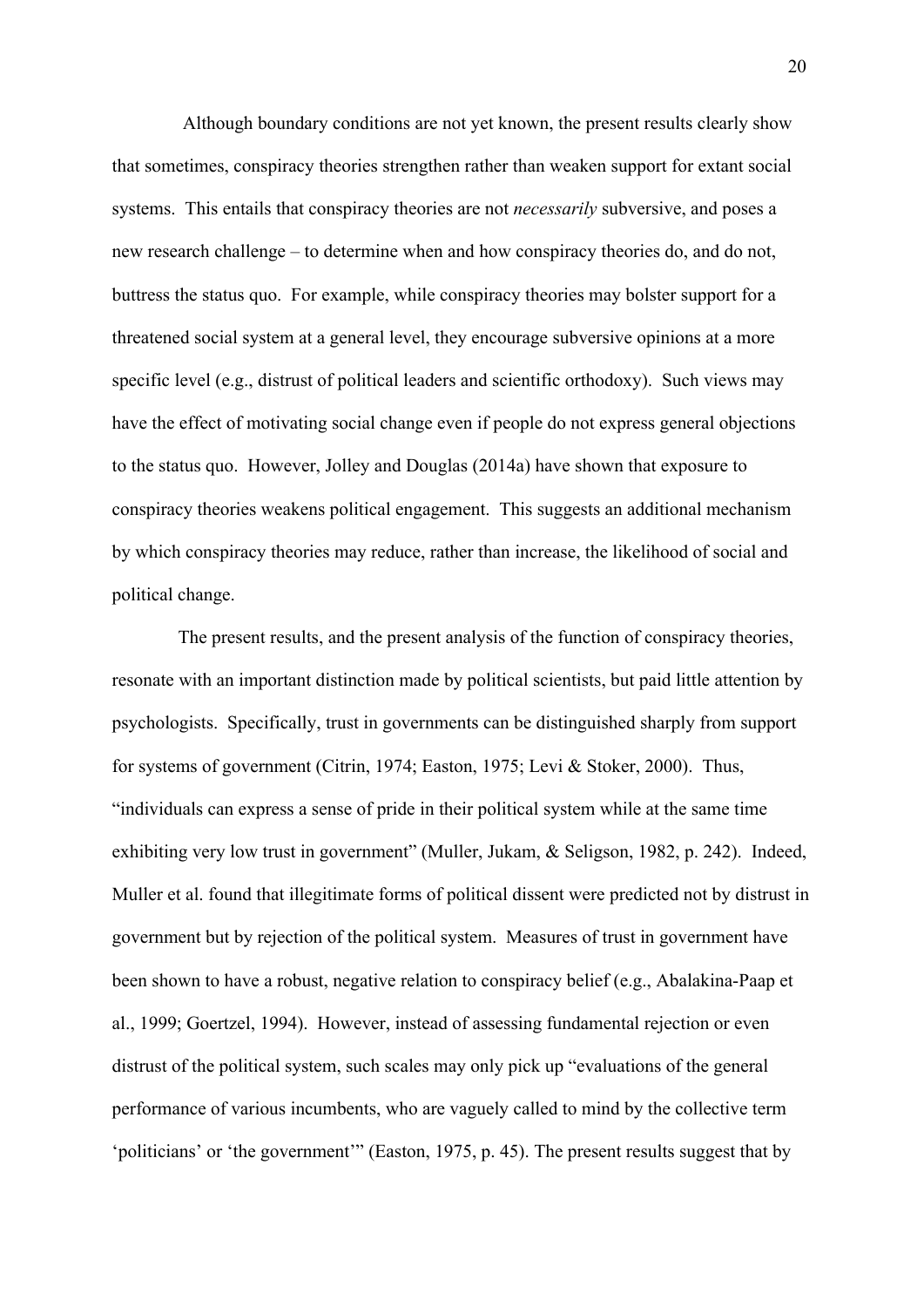pointing fingers at individuals – even groups of individuals charged with operating the system – conspiracy theories may exonerate the system, just as blaming a driver for a car crash shifts blame from the car.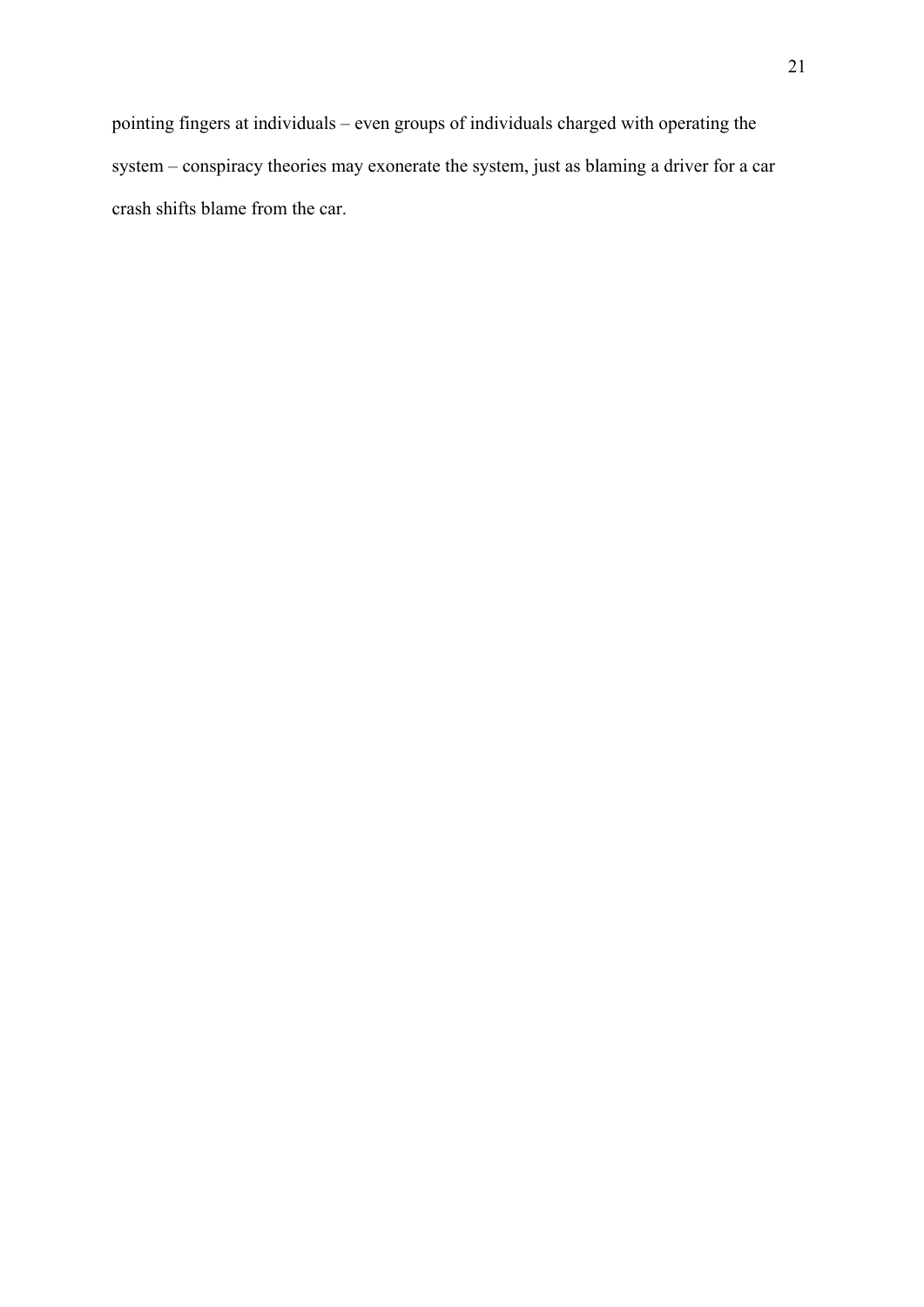#### **References**

- Abalakina-Paap, M., Stephan, W.G., Craig, T., & Gregory, L. (1999). Beliefs in conspiracies. *Political Psychology, 20*, 637–647. doi:10.1111/0162-895X.00160
- Bilewicz, M., Winiewski, M., Kofta, M., & Wójcik, A. (2013). Harmful ideas: The structure and consequences of anti-Semitic beliefs in Poland. *Political Psychology, 34,* 821- 839. doi: 10.1111/pops.12024
- Bobocel, D. R., Kay, A. C., Zanna, M.P., & Olson, J. M. (2010*). The Psychology of Justice and Legitimacy: The Ontario Symposium*. *Philadelphia: Psychology Press.*
- Brotherton, R., French, C.C., Pickering, A.D. (2013). Measuring belief in conspiracy theories: The generic conspiracist belief scale. *Frontiers in Psychology, 4*: 279. doi: 10.3389/fpsyg.2013.00279
- Calogero, R.M., & Jost, J.T. (2011). Self-subjugation among women: Sexist ideology, selfobjectification, and the buffering function of the need to avoid closure. *Journal of Personality and Social Psychology, 100*, 211-228. doi: 10.1037/a0021864
- Cichocka, A., Marchlewska, M., & Golec de Zavala, A. (2016). Does self-love or self-hate predict conspiracy beliefs? Narcissism, self-esteem and the endorsement of conspiracy theories. *Social Psychological and Personality Science*, *7*, 157-166. doi:10.1177/1948550615616170
- Cichocka, A., Marchlewska, M., Golec de Zavala, A., & Olechowski, M. (2016). "They will not control us": In-group positivity and belief in intergroup conspiracies. *British Journal of Psychology, 107,* 556-576. doi: 10.1111/bjop.12158
- Citrin, J. (1974). Comment: The political relevance of trust in government. *American Political Science Review*, *68*, 973-988.
- Crocker, J., Luhtanen, R., Broadnax, S., & Blaine, B.E. (1999). Belief in U.S. government conspiracies against Blacks among Black and White college students: Powerlessness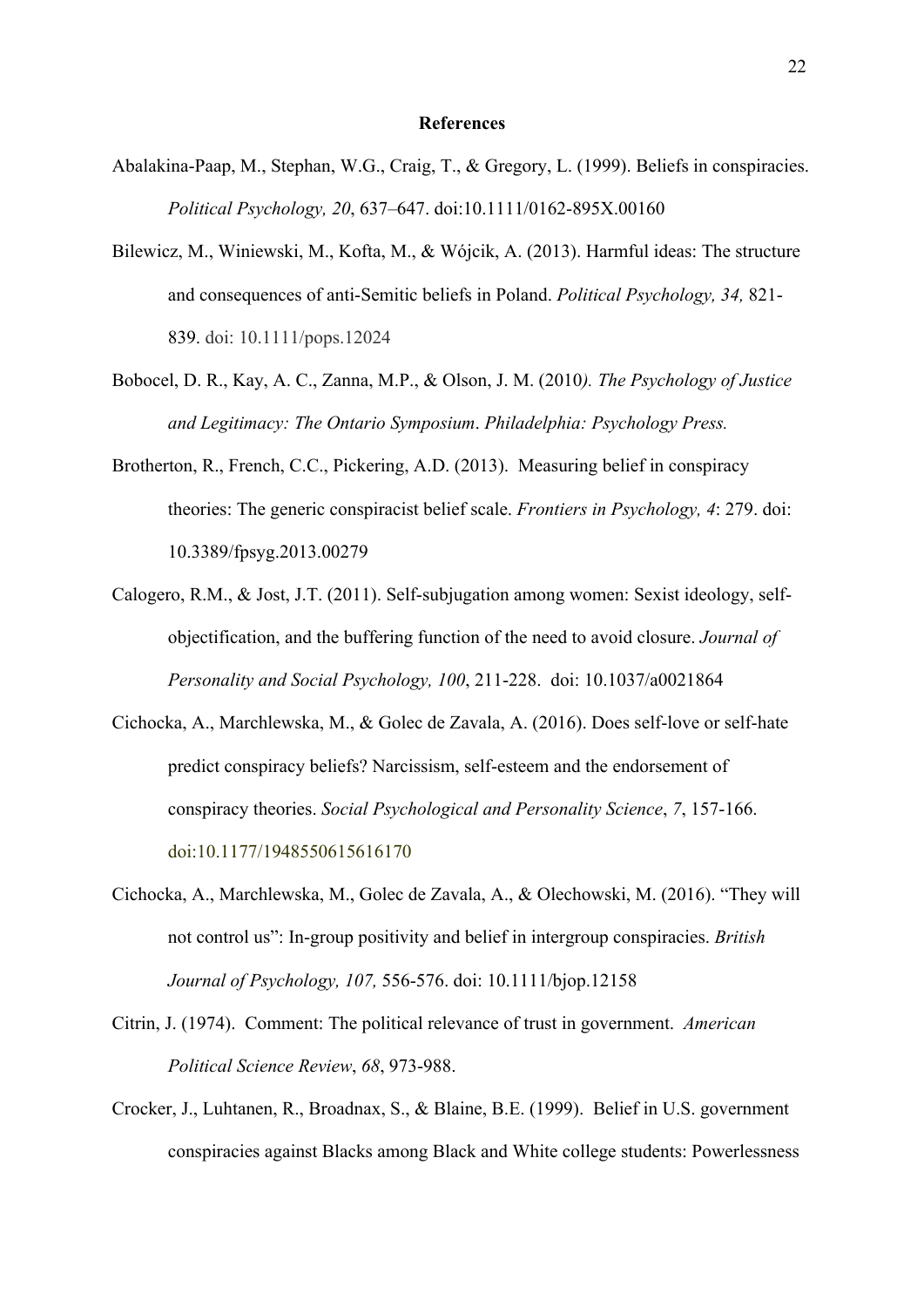or system blame?. *Personality and Social Psychology Bulletin, 25,* 941-953. doi: 10.1177/01461672992511003

- Douglas, K.M., & Leite, A.C. (in press). Suspicion in the workplace: Organizational conspiracy theories and work-related outcomes. *British Journal of Psychology.* doi: 10.1111/bjop.12212
- Douglas, K.M., & Sutton, R.M. (2008). The hidden impact of conspiracy theories: Perceived and actual influence of theories surrounding the death of Princess Diana. *Journal of Social Psychology*, *148*, 210–221. doi:10.3200/SOCP.148.2.210-222
- Douglas, K.M., & Sutton, R.M. (2011). Does it take one to know one? Endorsement of conspiracy theories is influenced by personal willingness to conspire. *British Journal of Social Psychology, 50,* 544-552. doi:10.1111/j.2044-8309.2010.02018.x
- Easton, D. (1975). A re-assessment of the concept of political support. *British Journal of Political Science*, *5*, 435-457. doi: 10.1017/S0007123400008309
- Ellard, J.H., Miller, C.D., Baumle, T., & Olson, J M. (2002). Just world processes in demonizing. In M. Ross & D. T. Miller (Eds.). *The justice motive in everyday life* (pp. 350–362). New York: Cambridge University Press.
- Förster, J., Liberman, N., & Friedman, R. S. (2007). Seven principles of goal activation: A systematic approach to distinguishing goal priming from priming of non-goal constructs. *Personality and Social Psychology Review*, *11*(3), 211-233. doi: 10.1177/1088868307303029
- Fouts, G., Callan, M., Piasentin, K., & Lawson, A. (2006). Demonizing in children's television cartoons and Disney animated films. *Child Psychiatry and Human Development*, *37*, 15-23. doi: 10.1007/s10578-006-0016-7
- Goertzel, T. (1994). Belief in conspiracy theories. *Political Psychology*, *15*, 731–742. doi:10.2307/ 3791630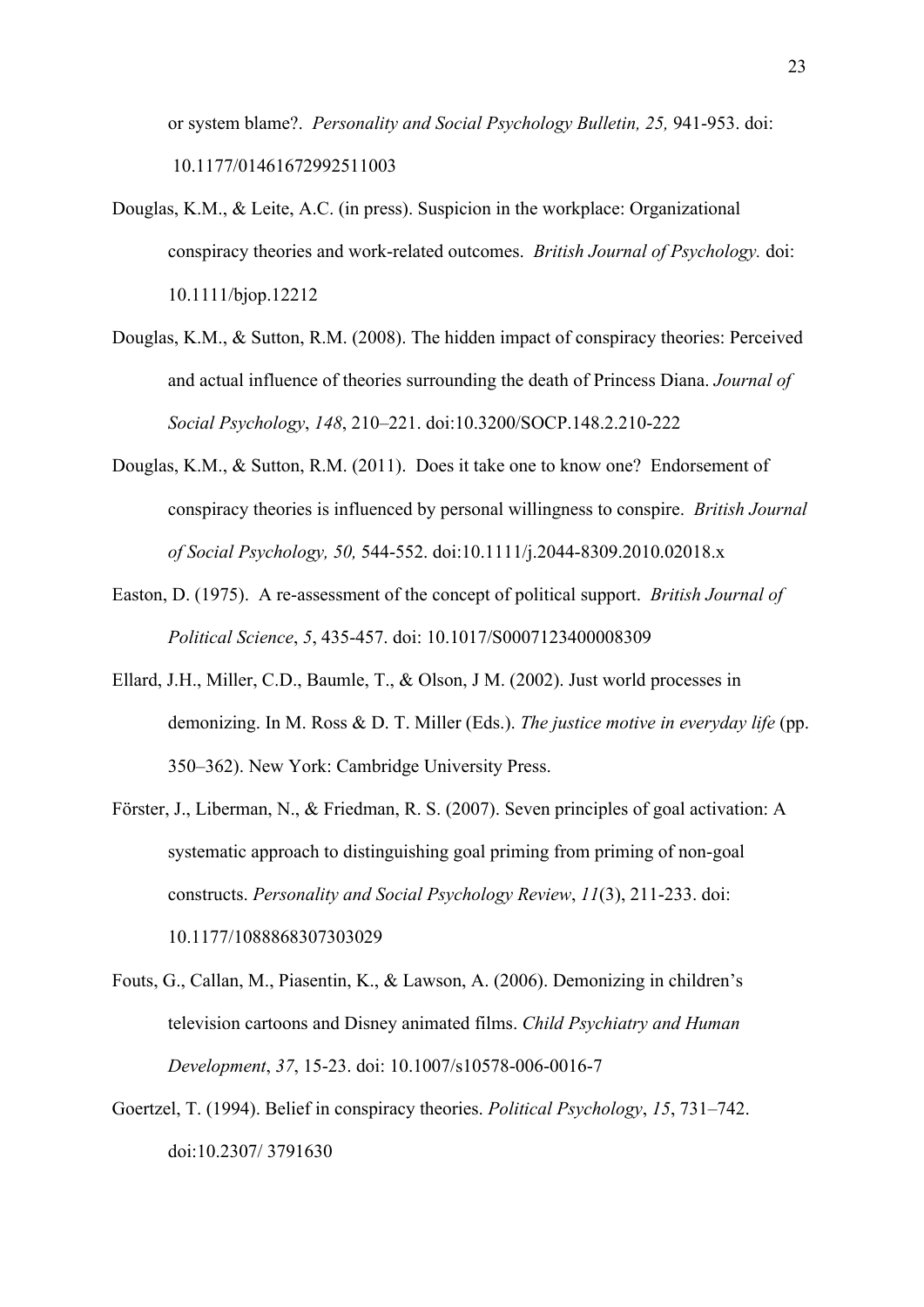Goertzel, T. (2010). Conspiracy theories in science. *EMBO reports, 11*, 493–499.

- Gray, M. (2010). Revisiting Saddam Hussein's political language: The sources and roles of conspiracy theories. *Arab Studies Quarterly*, *32,* 28–46.
- Hoffman, C., & Hurst, N. (1990). Gender stereotypes: Perception or rationalization? *Journal of Personality and Social Psychology, 58*, 197-208. doi: 10.1037/0022-3514.58.2.197
- Imhoff, R., & Bruder, M. (2014). Speaking (un-) truth to power: Conspiracy mentality as a generalised political attitude. *European Journal of Personality, 28,* 25-43. doi: 10.1002/per.1930
- Jolley, D., & Douglas, K.M. (2014a). The social consequences of conspiracism: Exposure to conspiracy theories decreases intentions to engage in politics and to reduce one's carbon footprint. *British Journal of Psychology*, *105,* 35-36. doi: 10.1111/bjop.12018
- Jolley, D., & Douglas, K.M. (2014b). The effects of anti-vaccine conspiracy theories on vaccination intentions. *PLoS ONE, 9* (2): e89177. doi:10.1371/journal.pone.0089177.
- Jost, J.T. (2001).Outgroup favoritism and the theory of system justification: An experimental paradigm for investigating the effects of socio-economic success on stereotype content. In G. Moskowitz (Ed.), *Cognitive social psychology: The Princeton symposium on the legacy and future of social cognition* (pp. 89-102). Hillsdale, NJ: Erlbaum.
- Jost, J.T., & Andrews, R. (2011). System justification theory. In D. Christie (Ed.), *The encyclopedia of peace psychology* (pp. 1092-1096). West Sussex, UK: Wiley-Blackwell.
- Jost, J.T., & Banaji, M. (1994). The role of stereotyping in system justification and the production of false consciousness. *British Journal of Social Psychology, 22,* 1-27. doi: 10.1111/j.2044-8309.1994.tb01008.x

Jost, J.T., & Hunyady, O. (2002). The psychology of system justification and the palliative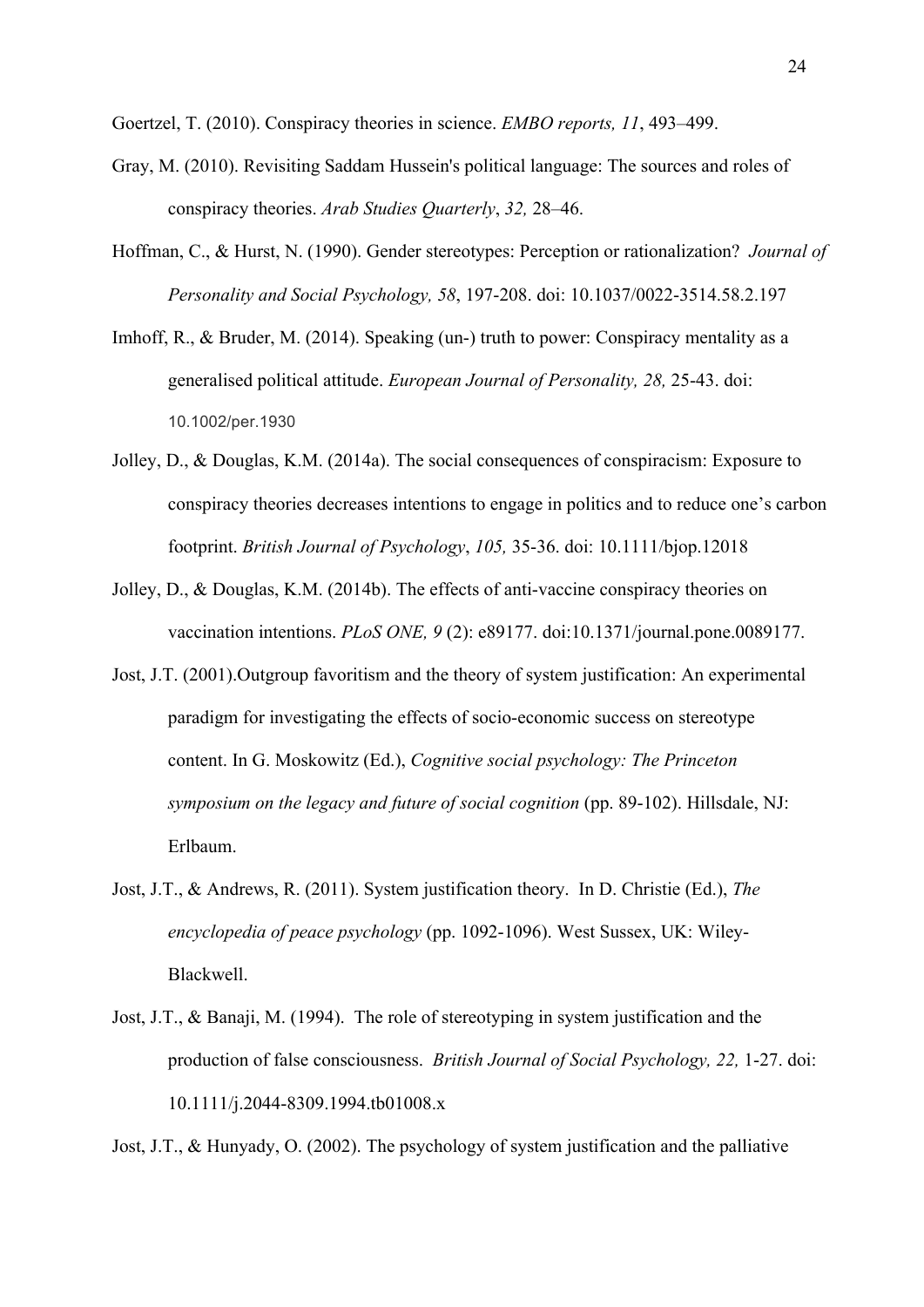function of ideology. *European Review of Social Psychology, 13,* 111–153. doi: 10.l080/10463280240000046

- Jost, J.T., Banaji, M.R., & Nosek, B.A. (2004). A decade of system justification theory: Accumulated evidence of conscious and unconscious bolstering of the status quo. *Political Psychology, 25*, 881–919. doi: 10.1111/j.1467-9221.2004.00402.x
- Jost, J.T., Kivetz, Y., Rubini, M., Guermandi, G., & Mosso, C. (2005). System-justifying functions of complementary regional and ethnic stereotypes: Cross-national evidence. *Social Justice Research, 18*, 305-333. doi: 10.1007/s11211-005-6827-z

Kaiser, H.F. (1970). A second generation Little Jiffy. *Psychometrika, 35*, 401-415.

- Kay, A.C., & Jost, J.T. (2003). Complementary justice: Effects of ''poor but happy'' and ''poor but honest'' stereotype exemplars on system justification and implicit activation of the justice motive. *Journal of Personality and Social Psychology, 85*, 823–837. doi: 10.1037/0022-3514.85.5.823
- Kay, A.C., Gaucher, D., Peach, J.M., Laurin, K**.,** Friesen, J., Zanna, M.P., & Spencer, S. J. (2009). The power of the status quo: Direct evidence for a motivation to see the way things are as the way they should be. *Journal of Personality and Social Psychology, 97*, 421-434. doi: 10.1037/a0015997
- Kay, A.C., Jost, J.T., & Young, S. (2005). Victim-derogation and victim-enhancement as alternate routes to system justification. *Psychological Science, 16*: 240–246. doi: 10.1111/j.0956-7976.2005.00810.x
- Kunda, Z., & Oleson, K.C. (1995). Maintaining stereotypes in the face of disconfirmation: constructing grounds for subtyping deviants. *Journal of Personality and Social Psychology*, *68*, 565-579. doi: 10.1037/0022-3514.68.4.565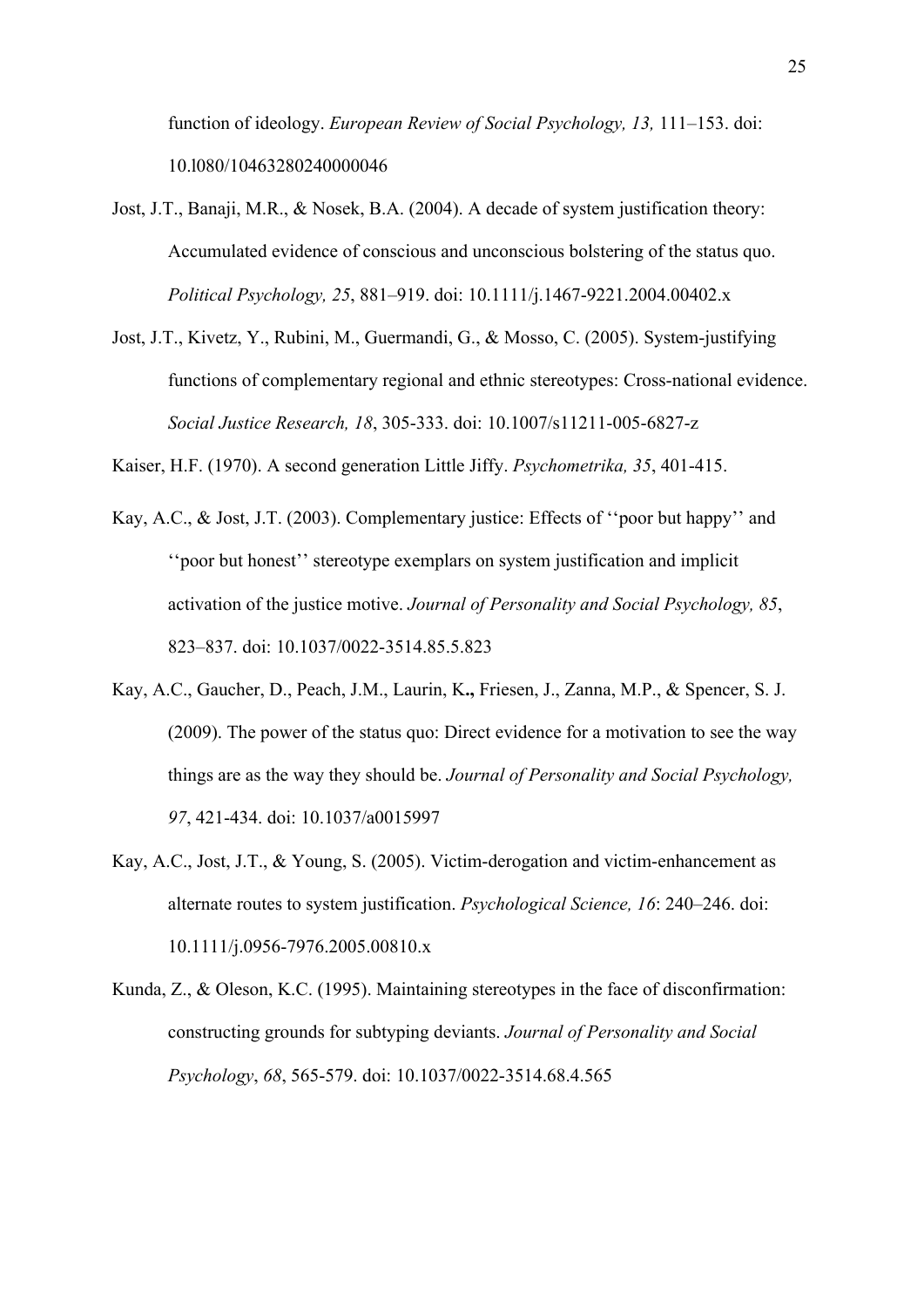- Lau, G. P., Kay, A. C., & Spencer, S. J. (2008). Loving those who justify inequality: The effects of system threat on attraction to women who embody benevolent sexist ideals. *Psychological Science, 19*, 20-21. doi: 10.1111/j.1467-9280.2008.02040.x
- Laurin, K., Gaucher, D., & Kay, A. (2013). Stability and the justification of social inequality. *European Journal of Social Psychology*, *43*(4), 246-254. doi: 10.1002/ejsp.1949
- Levi, M., & Stoker, L. (2000). Political trust and trustworthiness. *Annual Review of Political Science*, *3*, 475-507. doi: 10.1146/annurev.polisci.3.1.475
- Lewandowsky, S., Oberauer, K., & Gignac, G.E. (2013). NASA faked the moon landing therefore (climate) science is a hoax: An anatomy of the motivated rejection of science. *Psychological Science, 24,* 622-633. doi:10.1177/0956797612457686
- Marques, J.M., & Paez, D. (1994). The 'black sheep effect': Social categorization, rejection of ingroup deviates, and perception of group variability. *European Review of Social Psychology*, 5, 37-68. doi: 10.1080/14792779543000011
- Muller, E. N., Jukam, T. O., & Seligson, M. A. (1982). Diffuse political support and antisystem behavior: A comparative analysis. *American Journal of Political Science*, *26*, 240-264. doi: 10.1177/095169280201400103
- Newheiser A. K., Farias M., Tausch N. (2011). The functional nature of conspiracy beliefs: examining the underpinnings of belief in the Da Vinci Code conspiracy. *Personality and Individual Differences, 58*, 1007–1011. doi:10.1016/j.paid.2011.08.011
- Preacher, K.J., & Hayes, A.F. (2008). Asymptotic and resampling strategies for assessing and comparing indirect effects in multiple mediator models. *Behavior Research Methods*, *40*, 879-891. doi: 10.3758/BRM.40.3.879
- Quinby, L., (1999). Millenial civilization and its discontents: Terminal cynicism, conspiracy mania, and avatarism. *The Psychohistory Review*, (Winter, 1999), 1-16.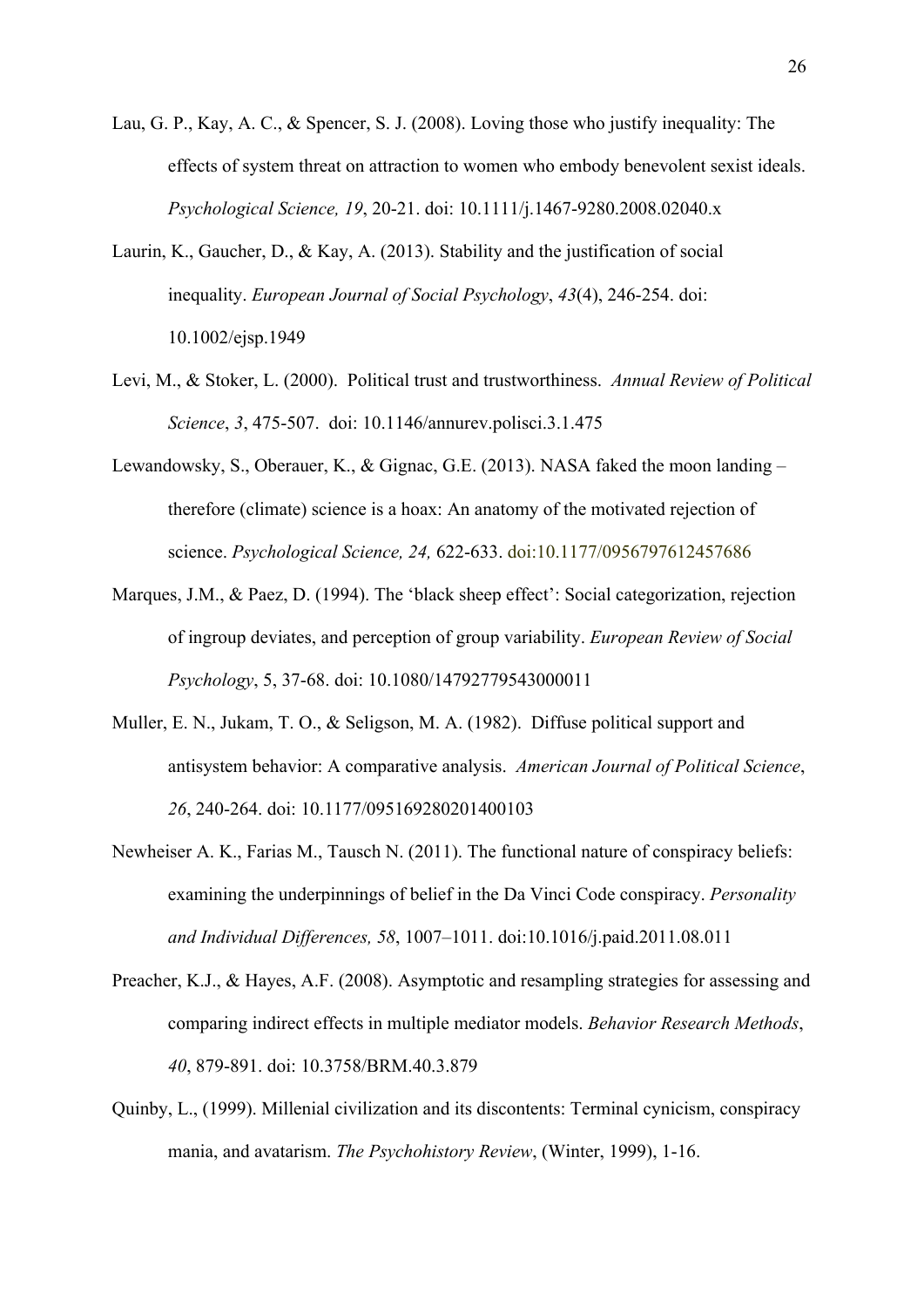Sapountzis, A., & Condor, S. (2013). Conspiracy accounts as intergroup theories: challenging dominant understandings of social power and political legitimacy. *Political Psychology,* 34: 731–752. doi: 10.1111/pops.12015

Schwartz, S. H. (2003). *Value orientations, chapter 07. European Social Survey Core Questionnaire Development.* Retrieved from http://www.europeansocialsurvey.org/docs/methodology/core\_ess\_questionnaire/ESS \_core\_questionnaire\_human\_values.pdf

- Schwartz, S.H. (1992). Universals in the content and structure of values: Theoretical advances and empirical tests in 20 countries. In M. Zanna (Ed.), *Advances in experimental social psychology* (vol. 25, pp. 1-65). New York, NY: Academic Press.
- Speed Reading (2014, September). *What is the average reading speed of Americans.*  Retrieved from http://www.free-speed-reading.com/articles/what-is-the-averagereading-speed-of-americans
- Sullivan, D., Landau, M.J., & Rothschild, Z.K. (2010). An existential function of enemyship: Evidence that people attribute influence to personal and political enemies to compensate for threats to control. *Journal of Personality and Social Psychology, 93,*  434-449. doi: 10.1037/a0017457
- Swami, V., Coles, R., Stieger, S., Pietschnig, J., Furnham, A., Rehim, S., & Voracek, M. (2011). Conspiracist ideation in Britain and Austria: Evidence of a monological belief system and associations between individual psychological differences and real-world and fictitious conspiracy theories. *British Journal of Psychology, 102,* 443-463. doi:10.1111/j.2044-8295.2011.02036.x
- Uscinski, J. E., & Parent, J.M. (2014). *American conspiracy theories*. New York, NY: Oxford University Press.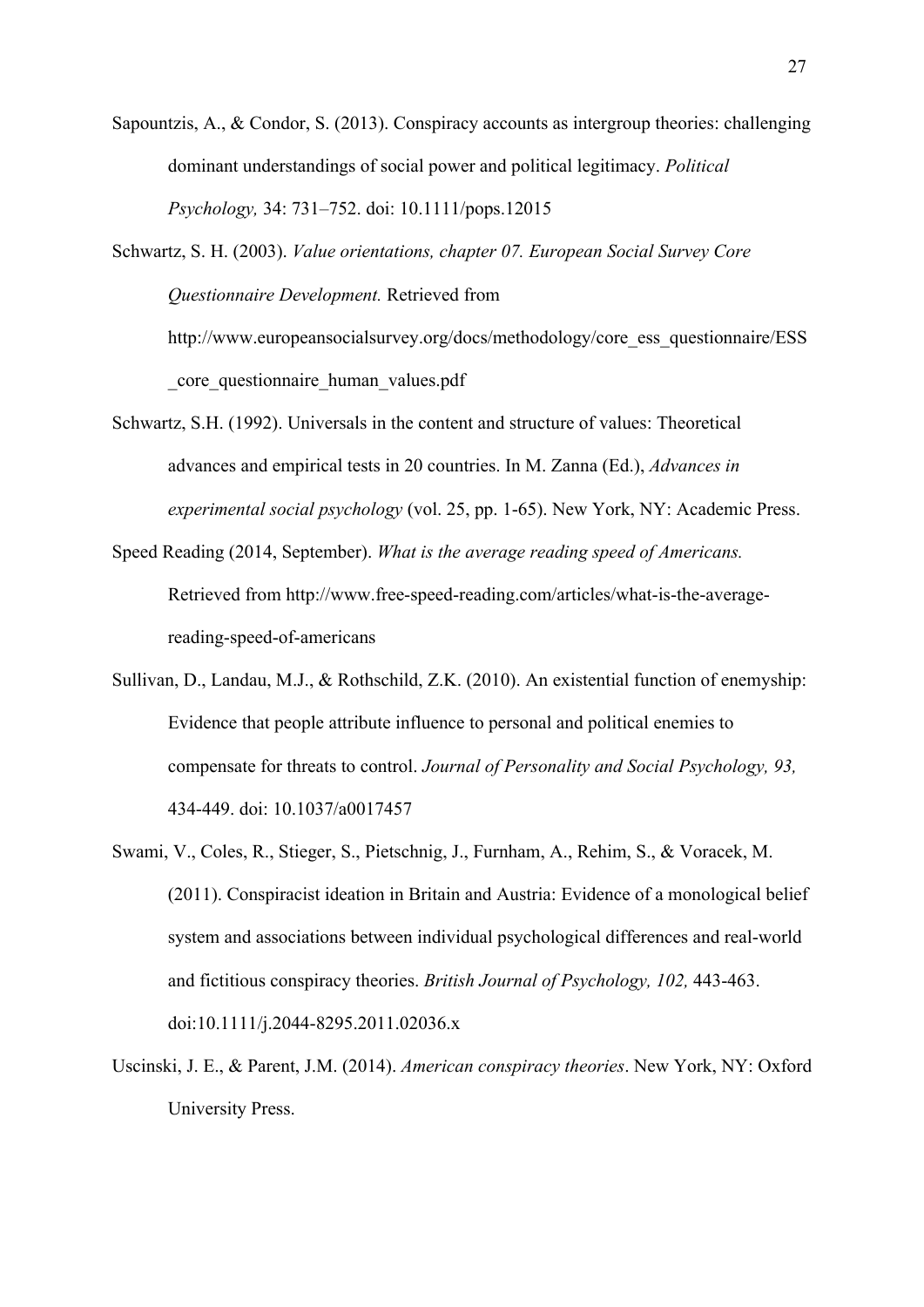- van Prooijen, J.-W. (2012). Suspicions of injustice: The sense-making function of belief in conspiracy theories. In E. Kals & J. Maes (Eds.). *Justice and conflicts: Theoretical and empirical contribution* (pp. 121-132). Berlin Heidelberg: Springer-Verlag.
- van Prooijen, J.-W., & Jostmann*,* N.B*.* (2013). Belief in conspiracy theories: The influence of uncertainty and perceived morality. *European Journal of Social Psychology*, *43*, 109- 115. doi: 10.1002/ejsp.1922
- van Prooijen, J.-W., Acker, M. (2015). The Influence of control on belief in conspiracy theories: Conceptual and applied extensions. *Applied Cognitive Psychology, 29*, 753– 761. doi: 10.1002/acp.3161.
- van Prooijen, J.-W., Krouwel, A. P. M., & Pollet, T. (2015). Political extremism predicts belief in conspiracy theories. *Social Psychological and Personality Science, 6,* 570- 578*.*
- Webster, D. M., & Kruglanski, A.W. (1994). Individual differences in need for cognitive closure. *Journal of Personality and Social Psychology, 67,* 1049-1062. doi: 10.1037/0022-3514.67.6.1049
- Whitson, J.A., & Galinsky, A.D. (2008). Lacking control increases illusory pattern perceptions. *Science, 322,* 115-117. doi: 10.1126/science.1159845
- Whitson, J.A., & Galinsky, A.D., & Kay, A. (2015). The emotional roots of conspiratorial perceptions, system justification, and belief in the paranormal*. Journal of Experimental Social Psychology*, *56*, 89-95. doi: 10.1016/j.jesp.2014.09.002
- Wood, M., Douglas, K.M., & Sutton, R.M. (2012). Dead and alive: Beliefs in contradictory conspiracy theories. *Social Psychological and Personality Science, 3,* 767-773*.* doi:10.1177/1948550611434786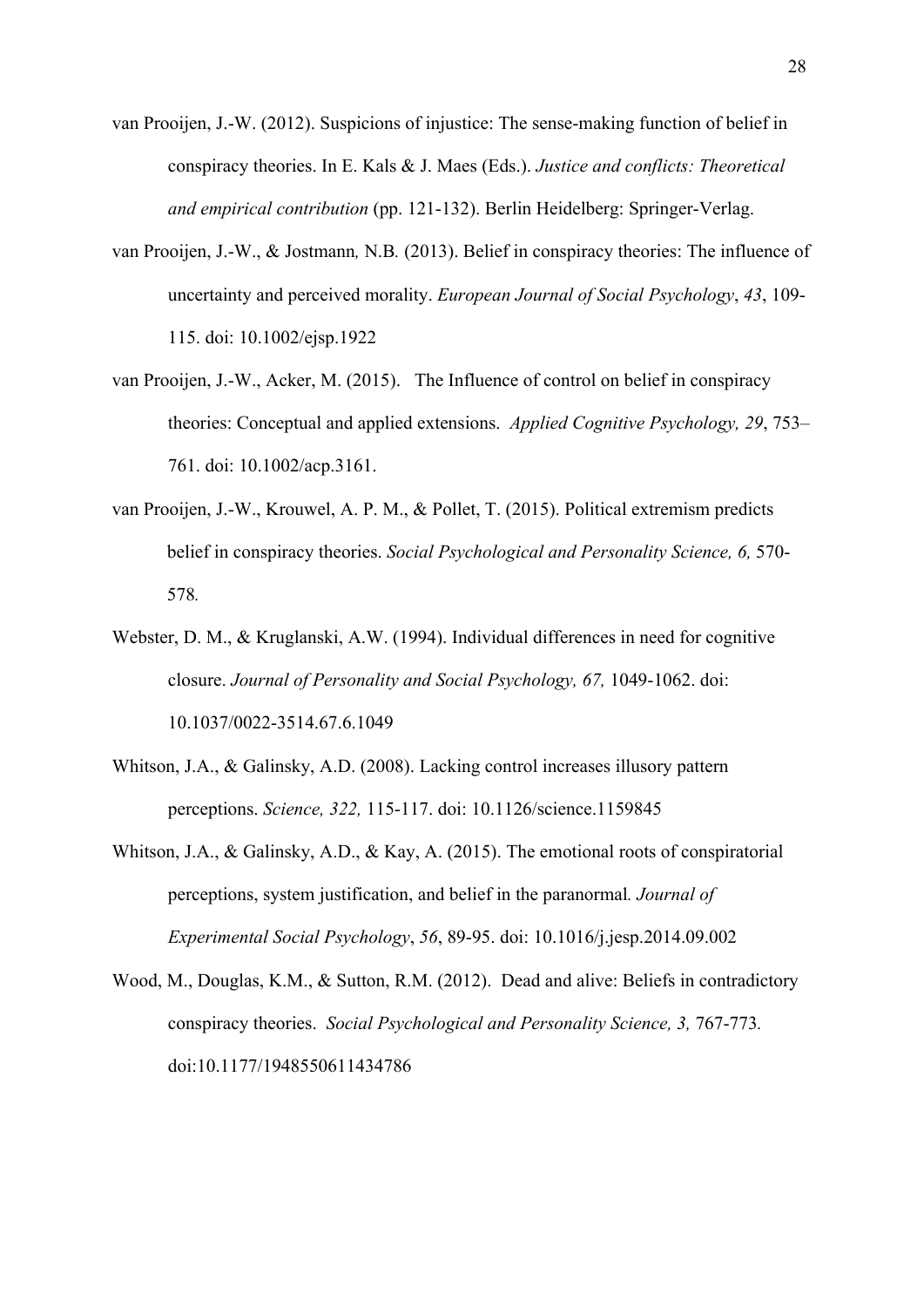

*Figure 1.* Mean system-justifying beliefs as a function of exposure to conspiracy theories and system threat. Error bars represent standard error of the mean.